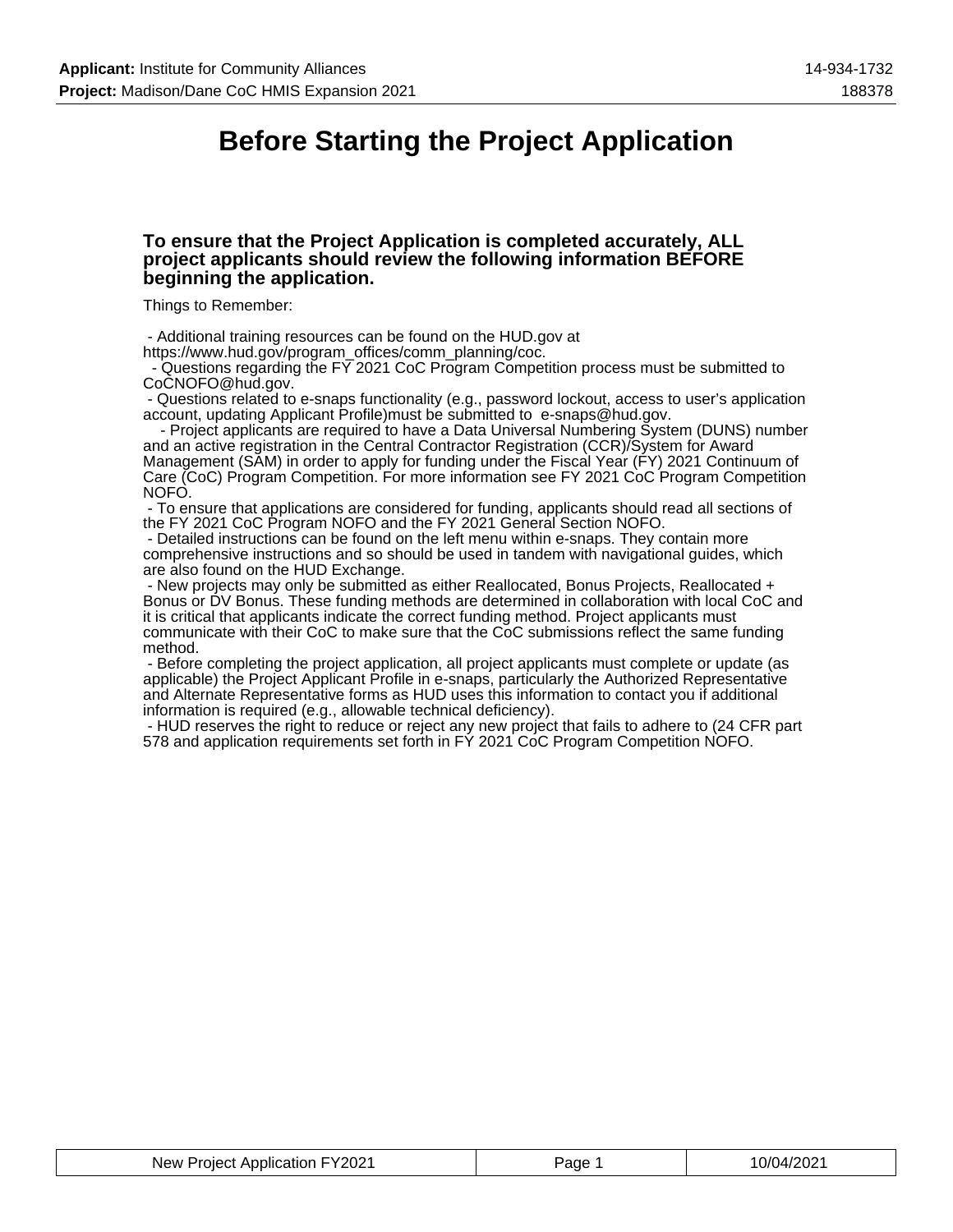# **1A. SF-424 Application Type**

| 1. Type of Submission:                          |  |
|-------------------------------------------------|--|
| 2. Type of Application: New Project Application |  |
| If Revision, select appropriate letter(s):      |  |
| If "Other", specify:                            |  |
| 3. Date Received: 10/04/2021                    |  |
| 4. Applicant Identifier:                        |  |
| a. Federal Entity Identifier:                   |  |
| 5. Federal Award Identifier:                    |  |
| 6. Date Received by State:                      |  |
| <b>7. State Application Identifier:</b>         |  |

| New Project Application FY2021 | Paɑe | 10/04/2021 |
|--------------------------------|------|------------|
|--------------------------------|------|------------|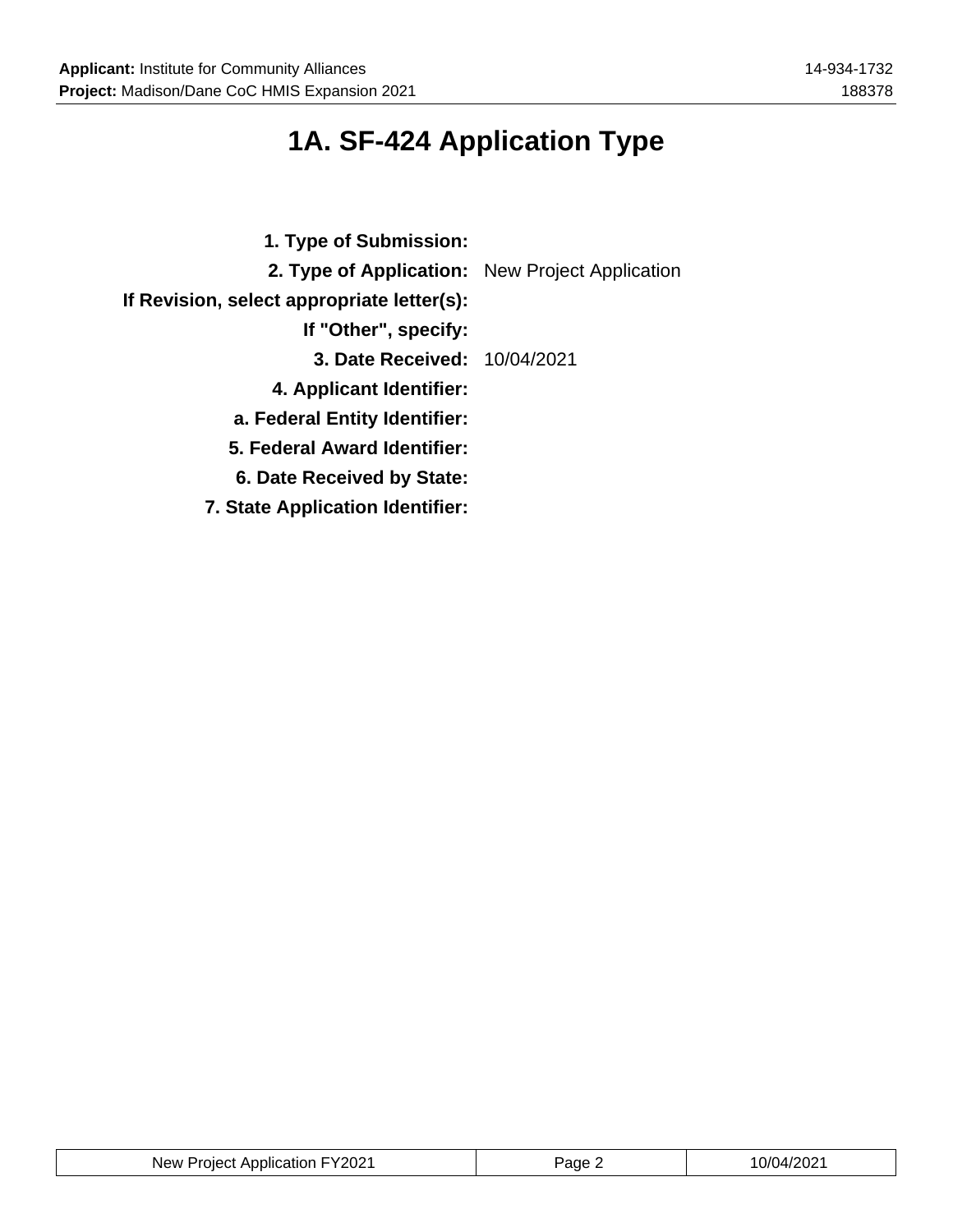# **1B. SF-424 Legal Applicant**

### **8. Applicant**

**a. Legal Name:** Institute for Community Alliances

**b. Employer/Taxpayer Identification Number** 42-1352902 **(EIN/TIN):**

| c. Organizational DUNS:                                              | 149341732                                  | PLUS 4: |  |
|----------------------------------------------------------------------|--------------------------------------------|---------|--|
|                                                                      |                                            |         |  |
| d. Address                                                           |                                            |         |  |
|                                                                      | Street 1: 1111 9th Street                  |         |  |
|                                                                      | <b>Street 2: Suite 380</b>                 |         |  |
|                                                                      | City: Des Moines                           |         |  |
| <b>County: Polk</b>                                                  |                                            |         |  |
| State: lowa                                                          |                                            |         |  |
|                                                                      | <b>Country: United States</b>              |         |  |
| Zip / Postal Code: 50314                                             |                                            |         |  |
|                                                                      |                                            |         |  |
| e. Organizational Unit (optional)                                    |                                            |         |  |
| <b>Department Name:</b>                                              |                                            |         |  |
| <b>Division Name:</b>                                                |                                            |         |  |
|                                                                      |                                            |         |  |
| f. Name and contact information of person to<br>be                   |                                            |         |  |
| contacted on matters involving this<br>application                   |                                            |         |  |
| Prefix: Ms.                                                          |                                            |         |  |
| First Name: Julie                                                    |                                            |         |  |
| Middle Name: Ann                                                     |                                            |         |  |
| Last Name: Eberbach                                                  |                                            |         |  |
| Suffix:                                                              |                                            |         |  |
|                                                                      | <b>Title:</b> Associate Executive Director |         |  |
| <b>Organizational Affiliation:</b> Institute for Community Alliances |                                            |         |  |
| Telephone Number: (515) 246-6643                                     |                                            |         |  |
|                                                                      |                                            |         |  |

| New Project Application FY2021 | Page 3 | 10/04/2021 |
|--------------------------------|--------|------------|
|--------------------------------|--------|------------|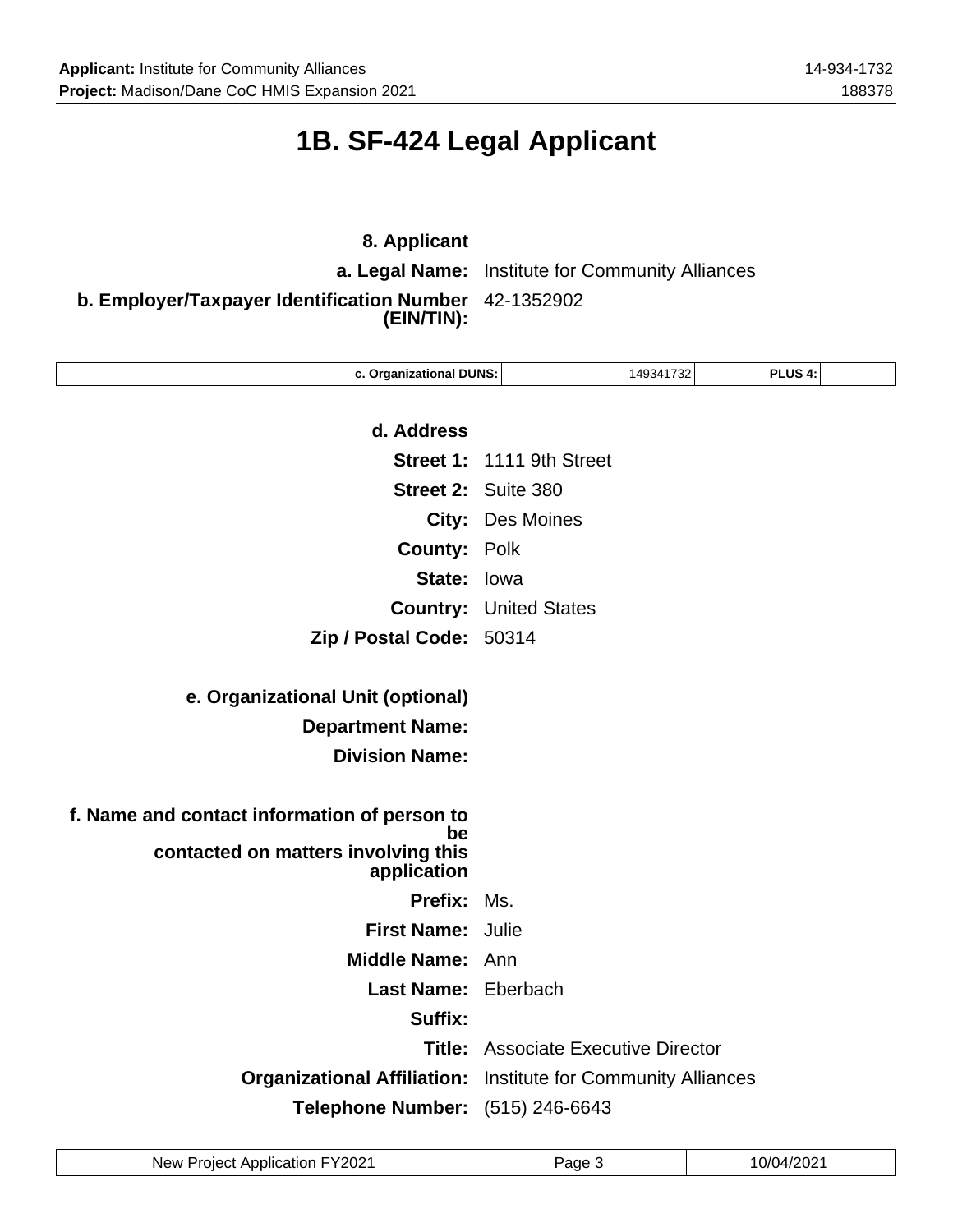### **Extension:**

| <b>Fax Number:</b> (515) 246-6637            |
|----------------------------------------------|
| <b>Email:</b> julie.eberbach@icalliances.org |

| New Project Application FY2021 | Page 4 | 10/04/2021 |
|--------------------------------|--------|------------|
|--------------------------------|--------|------------|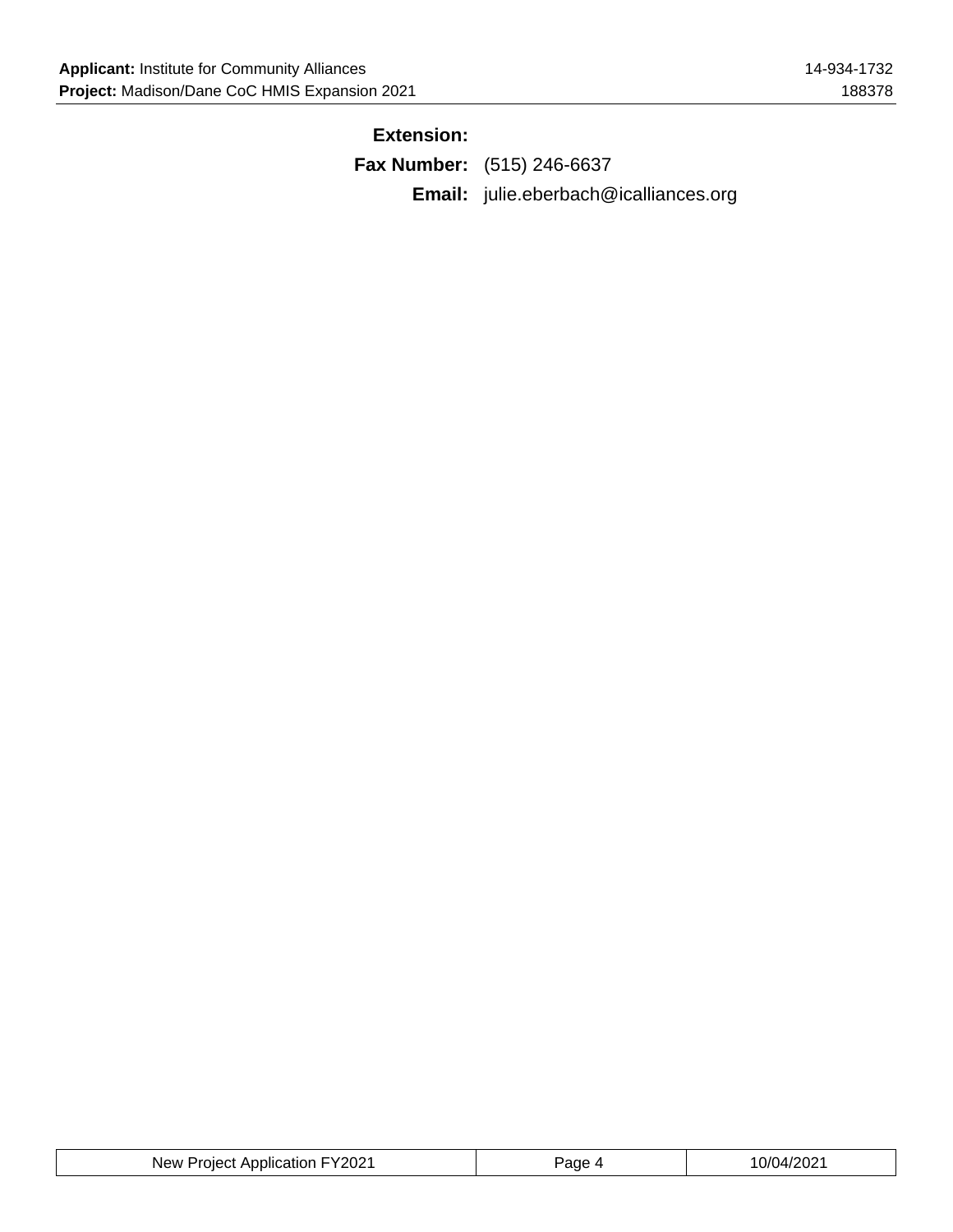٦

# **1C. SF-424 Application Details**

|                                                                  | <b>9. Type of Applicant:</b> M. Nonprofit with 501C3 IRS Status         |
|------------------------------------------------------------------|-------------------------------------------------------------------------|
|                                                                  | 10. Name of Federal Agency: Department of Housing and Urban Development |
| 11. Catalog of Federal Domestic Assistance CoC Program<br>Title: |                                                                         |
| CFDA Number: 14.267                                              |                                                                         |
| 12. Funding Opportunity Number: FR-6500-N-25                     |                                                                         |
|                                                                  | <b>Title: Continuum of Care Homeless Assistance</b><br>Competition      |
| <b>13. Competition Identification Number:</b>                    |                                                                         |

**Title:**

| 04/202<br>$\sim$ $\sim$ $\sim$<br><i>'</i> roiect<br>,,<br>ane<br>______ | <sup>F</sup> Y2021<br>Application<br><b>New</b> |  |
|--------------------------------------------------------------------------|-------------------------------------------------|--|
|--------------------------------------------------------------------------|-------------------------------------------------|--|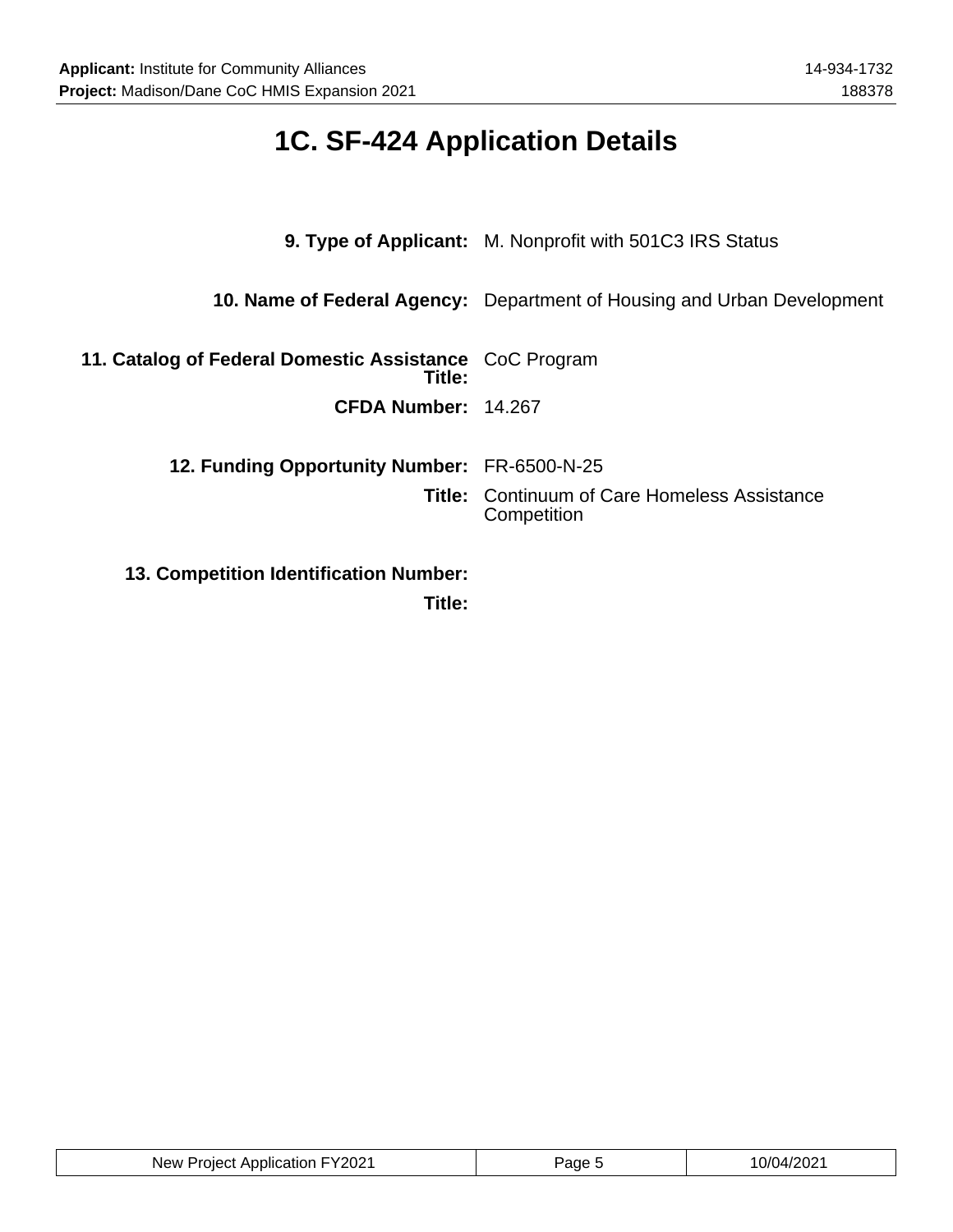# **1D. SF-424 Congressional District(s)**

| 14. Area(s) affected by the project (state(s) Wisconsin<br>only):<br>(for multiple selections hold CTRL key) |                                                                                                                                                                                                                                                                                               |
|--------------------------------------------------------------------------------------------------------------|-----------------------------------------------------------------------------------------------------------------------------------------------------------------------------------------------------------------------------------------------------------------------------------------------|
| 15. Descriptive Title of Applicant's Project: Madison/Dane CoC HMIS Expansion 2021                           |                                                                                                                                                                                                                                                                                               |
| 16. Congressional District(s):                                                                               |                                                                                                                                                                                                                                                                                               |
|                                                                                                              | <b>16a. Applicant:</b> MO-001, MN-008, MN-007, MN-006, MN-005,<br>MN-004, MN-003, MN-002, AK-000, MN-001,<br>VT-000, MO-008, MO-006, MO-007, WI-004,<br>MO-004, WI-003, MO-005, WI-002, MO-003, WI-<br>001, WI-005, WI-006, WI-007, WI-008, WY-000,<br>IL-016, IA-003, IA-004, IA-001, IA-002 |
| 16b. Project: WI-002<br>(for multiple selections hold CTRL key)                                              |                                                                                                                                                                                                                                                                                               |
| 17. Proposed Project                                                                                         |                                                                                                                                                                                                                                                                                               |
| <b>a. Start Date: 10/01/2022</b>                                                                             |                                                                                                                                                                                                                                                                                               |
| <b>b. End Date: 09/30/2023</b>                                                                               |                                                                                                                                                                                                                                                                                               |
| 18. Estimated Funding (\$)                                                                                   |                                                                                                                                                                                                                                                                                               |
| a. Federal:                                                                                                  |                                                                                                                                                                                                                                                                                               |
| b. Applicant:                                                                                                |                                                                                                                                                                                                                                                                                               |
| c. State:                                                                                                    |                                                                                                                                                                                                                                                                                               |
| d. Local:                                                                                                    |                                                                                                                                                                                                                                                                                               |
| e. Other:                                                                                                    |                                                                                                                                                                                                                                                                                               |
| f. Program Income:                                                                                           |                                                                                                                                                                                                                                                                                               |
| g. Total:                                                                                                    |                                                                                                                                                                                                                                                                                               |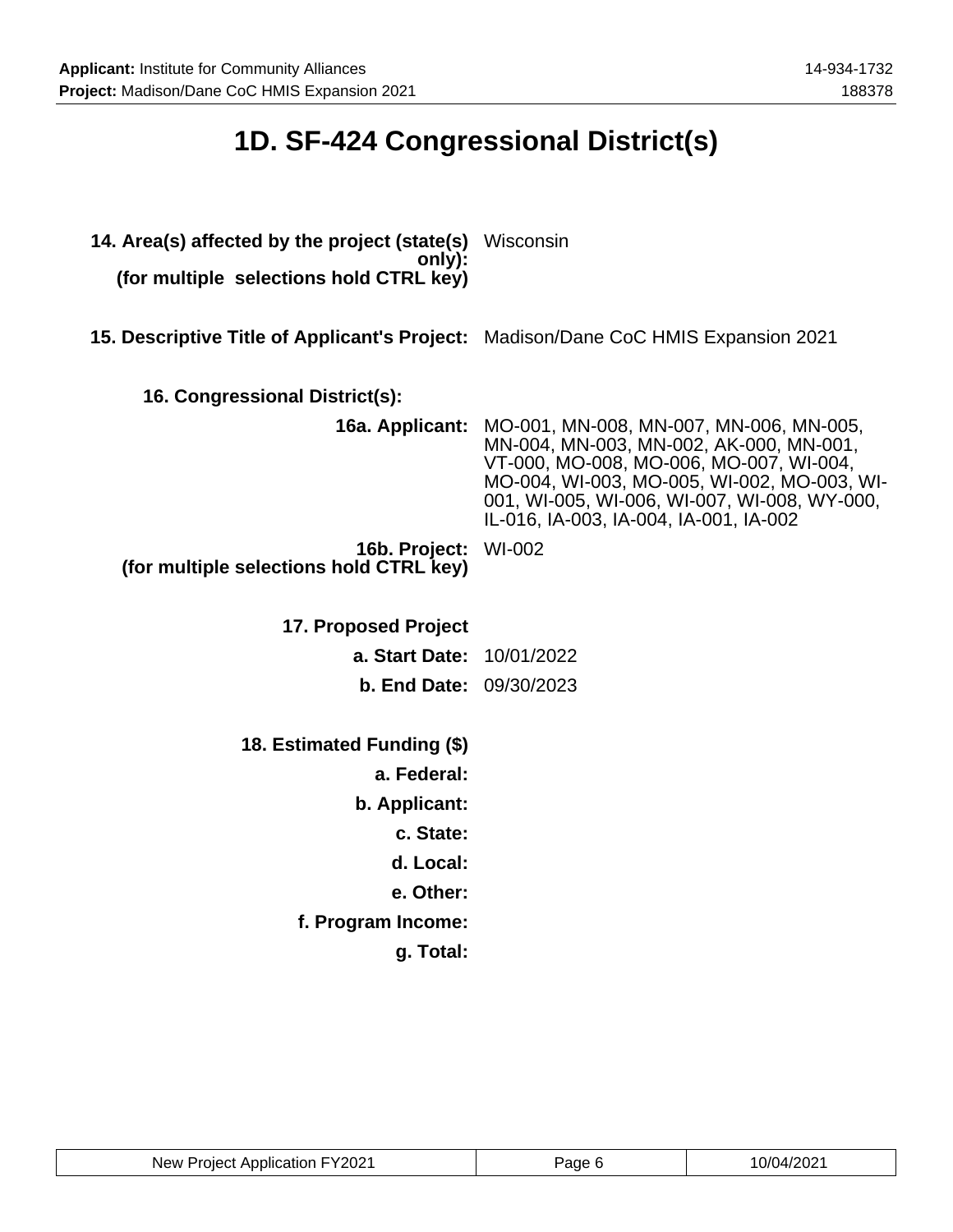# **1E. SF-424 Compliance**

**State Executive Order 12372 Process?** been selected by the State for review.

**If "YES", enter the date this application was made available to the State for review:**

**20. Is the Applicant delinquent on any Federal** No **debt?**

**If "YES," provide an explanation:**

**19. Is the Application Subject to Review By** b. Program is subject to E.O. 12372 but has not

| FY2021 .<br><b>New Project Application</b> | Paɑe | 10/04/2021 |
|--------------------------------------------|------|------------|
|--------------------------------------------|------|------------|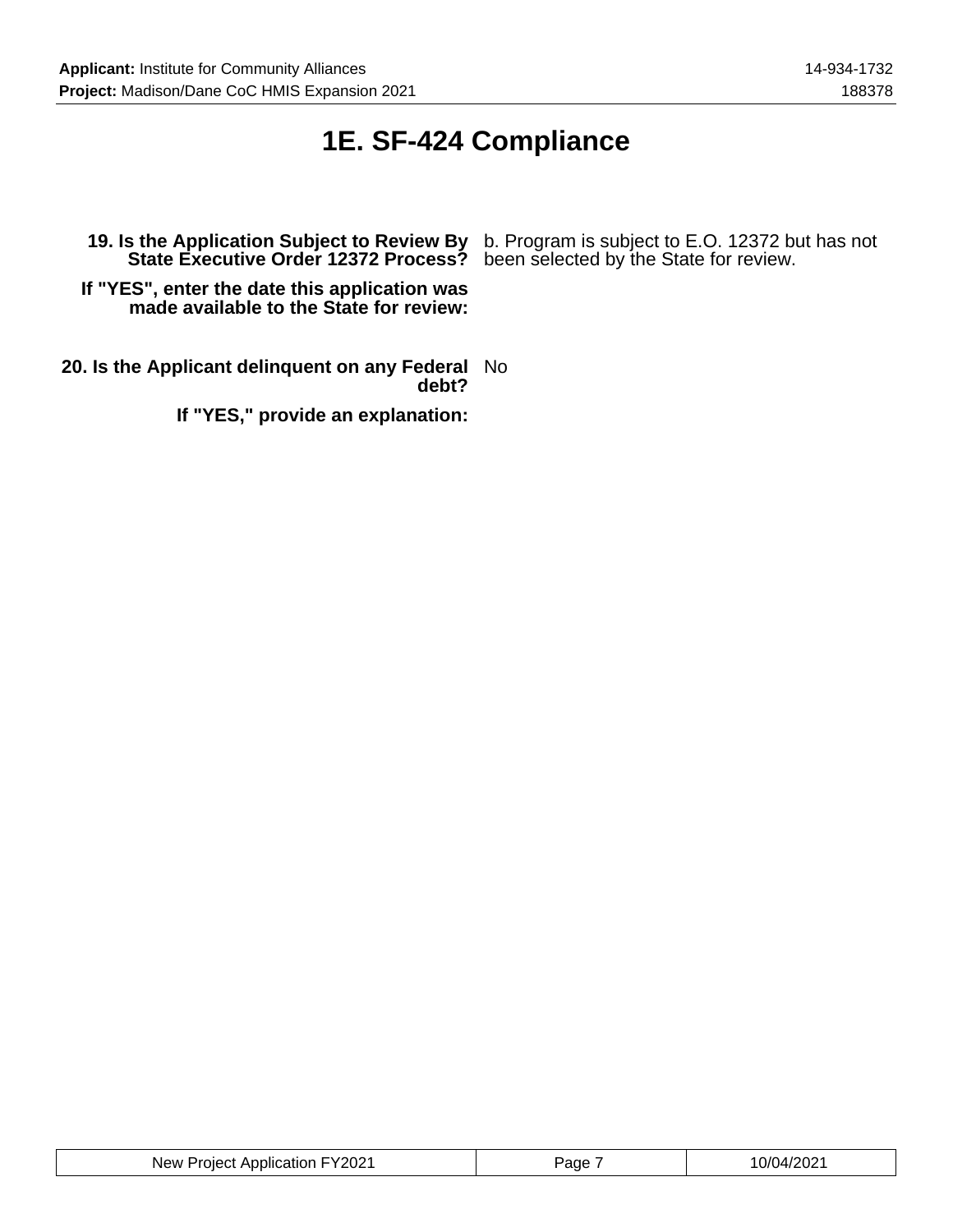# **1F. SF-424 Declaration**

**By signing and submitting this application, I certify (1) to the statements contained in the list of certifications\*\* and (2) that the statements herein are true, complete, and accurate to the best of my knowledge. I also provide the required assurances\*\* and agree to comply with any resulting terms if I accept an award. I am aware that any false, fictitious, or fraudulent statements or claims may subject me to criminal, civil, or administrative penalties. (U.S. Code, Title 218, Section 1001)**

**I AGREE:** X

**21. Authorized Representative**

| Prefix: Mr.                                                       |                                                                                       |
|-------------------------------------------------------------------|---------------------------------------------------------------------------------------|
| <b>First Name: David</b>                                          |                                                                                       |
| <b>Middle Name: Alan</b>                                          |                                                                                       |
| <b>Last Name: Discher</b>                                         |                                                                                       |
| Suffix:                                                           |                                                                                       |
|                                                                   | <b>Title:</b> Chief Executive Officer                                                 |
| <b>Telephone Number:</b> (515) 246-6643<br>(Format: 123-456-7890) |                                                                                       |
| (Format: 123-456-7890)                                            | <b>Fax Number:</b> (515) 246-6637                                                     |
|                                                                   | <b>Email:</b> julie.eberbach@icalliances.org                                          |
|                                                                   | Signature of Authorized Representative: Considered signed upon submission in e-snaps. |
| <b>Date Signed: 10/04/2021</b>                                    |                                                                                       |

| New Project Application FY2021 | Page 8 | 10/04/2021 |
|--------------------------------|--------|------------|
|--------------------------------|--------|------------|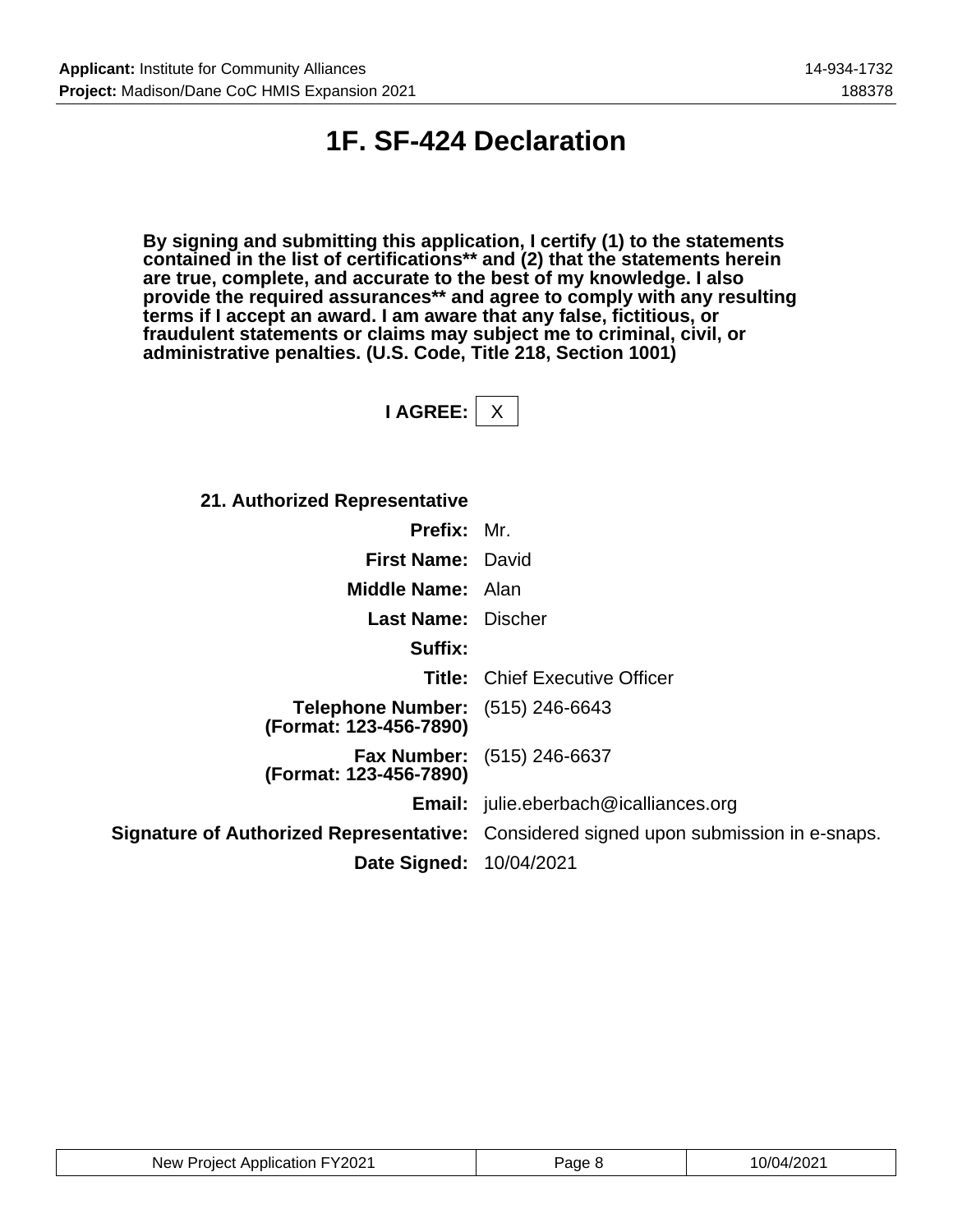# **1G. HUD 2880**

### **Applicant/Recipient Disclosure/Update Report - form HUD-2880 U.S. Department of Housing and Urban Development OMB Approval No. 2506-0214 (exp.02/28/2022)**

### **Applicant/Recipient Information**

### **1. Applicant/Recipient Name, Address, and Phone**

|                                         | <b>Agency Legal Name:</b> Institute for Community Alliances          |
|-----------------------------------------|----------------------------------------------------------------------|
| <b>Prefix: Mr.</b>                      |                                                                      |
| <b>First Name: David</b>                |                                                                      |
| <b>Middle Name: Alan</b>                |                                                                      |
| <b>Last Name:</b> Discher               |                                                                      |
| Suffix:                                 |                                                                      |
|                                         | <b>Title:</b> Chief Executive Officer                                |
|                                         | <b>Organizational Affiliation:</b> Institute for Community Alliances |
| <b>Telephone Number:</b> (515) 246-6643 |                                                                      |
| <b>Extension:</b>                       |                                                                      |
|                                         | <b>Email:</b> julie.eberbach@icalliances.org                         |
|                                         | <b>City: Des Moines</b>                                              |
| <b>County: Polk</b>                     |                                                                      |
| <b>State: lowa</b>                      |                                                                      |
|                                         | <b>Country: United States</b>                                        |
| Zip/Postal Code: 50314                  |                                                                      |
|                                         |                                                                      |

**2. Employer ID Number (EIN):** 42-1352902

**3. HUD Program:** Continuum of Care Program

### **4. Amount of HUD Assistance Requested/Received**

| New Project Application FY2021 | Paɑe | 10/04/2021 |
|--------------------------------|------|------------|
|--------------------------------|------|------------|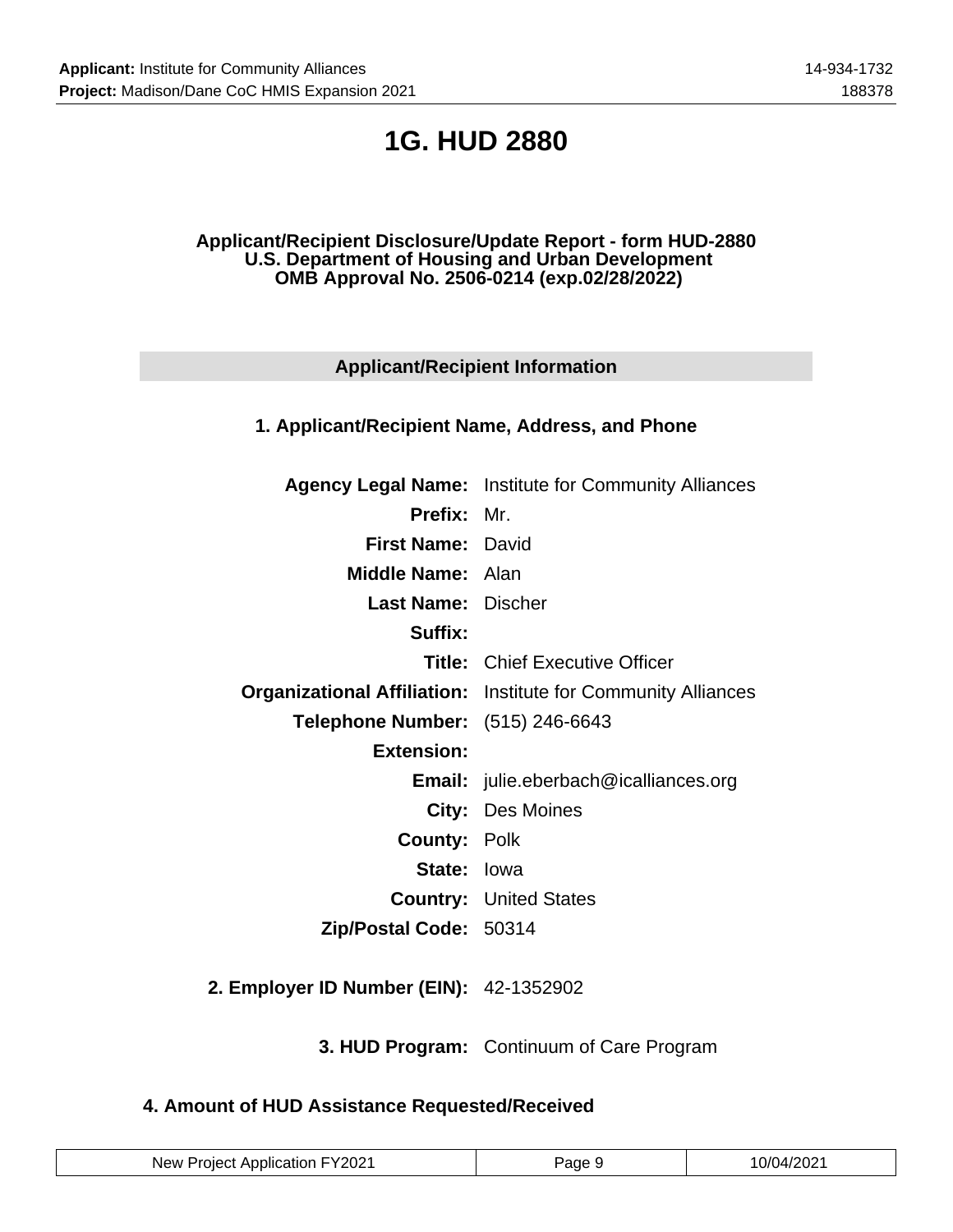### **4a. Total Amount Requested for this project:** \$51,380.00

(Requested amounts will be automatically entered within applications)

### **5. State the name and location (street address, City and State) of the project or activity.**

Refer to project name, addresses and CoC Project Identifying Number (PIN) entered into the attached project application.

### **Part I Threshold Determinations**

**1. Are you applying for assistance for a** Yes **specific project or activity? (For further information, see 24 CFR Sec. 4.3).**

**2. Have you received or do you expect to** Yes **receive assistance within the jurisdiction of the Department (HUD), involving the project or activity in this application, in excess of \$200,000 during this fiscal year (Oct. 1 - Sep. 30)? For further information, see 24 CFR Sec. 4.9.**

### **Part II Other Government Assistance Provided or Requested/Expected Sources and Use of Funds**

Such assistance includes, but is not limited to, any grant, loan, subsidy, guarantee, insurance, payment, credit, or tax benefit.

| <b>Department/Local Agency Name and Address</b>                                  | <b>Type of Assistance</b> | Amount<br><b>Requested /</b><br>Provided | <b>Expected Uses of the Funds</b> |
|----------------------------------------------------------------------------------|---------------------------|------------------------------------------|-----------------------------------|
| See the list of other Government Assistance under<br>part 5 - Other Attachements |                           |                                          |                                   |
|                                                                                  |                           |                                          |                                   |
|                                                                                  |                           |                                          |                                   |
|                                                                                  |                           |                                          |                                   |
|                                                                                  |                           |                                          |                                   |

### **Note: If additional sources of Government Assistance, please use the "Other Attachments" screen of the project applicant profile.**

| New Project Application FY2021 | Page 10 | 10/04/2021 |
|--------------------------------|---------|------------|
|--------------------------------|---------|------------|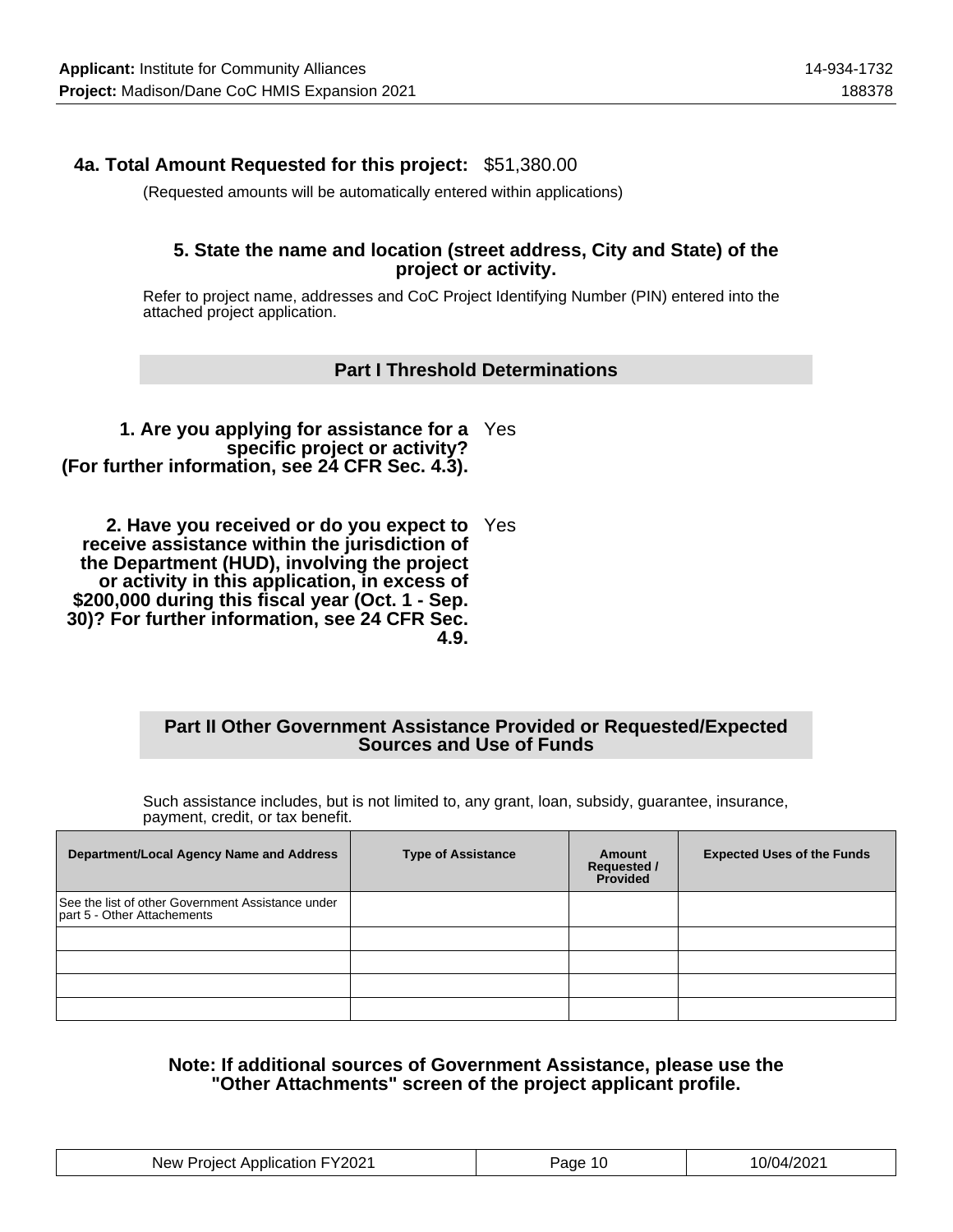### **Part III Interested Parties**

You must disclose:

1. All developers, contractors, or consultants involved in the application for the assistance or in the planning, development, or implementation of the project or activity and

2. any other person who has a financial interest in the project or activity for which the

assistance is sought that exceeds \$50,000 or 10 percent of the assistance (whichever is lower).

| Alphabetical list of all persons with a<br>reportable financial interest in the project or<br>activity<br>(For individuals, give the last name first) | <b>Social Security No.</b><br>or Employee ID No. | Type of<br><b>Participation</b> | <b>Financial Interest</b><br>in Project/Activity<br>$($ \$) | <b>Financial Interest</b><br>in Project/Activity<br>$(\%)$ |
|-------------------------------------------------------------------------------------------------------------------------------------------------------|--------------------------------------------------|---------------------------------|-------------------------------------------------------------|------------------------------------------------------------|
| l NA                                                                                                                                                  | <b>NA</b>                                        | INA                             | \$0.00                                                      | 0%                                                         |
|                                                                                                                                                       |                                                  |                                 |                                                             |                                                            |
|                                                                                                                                                       |                                                  |                                 |                                                             |                                                            |
|                                                                                                                                                       |                                                  |                                 |                                                             |                                                            |
|                                                                                                                                                       |                                                  |                                 |                                                             |                                                            |

### **Note: If there are no other people included, write NA in the boxes.**

#### **Certification**

Warning: If you knowingly make a false statement on this form, you may be subject to civil or criminal penalties under Section 1001 of Title 18 of the United States Code. In addition, any person who knowingly and materially violates any required disclosures of information, including intentional nondisclosure, is subject to civil money penalty not to exceed \$10,000 for each violation.

I certify that the information provided on this form and in any accompanying documentation is true and accurate. I acknowledge that making, presenting, submitting, or causing to be submitted a false, fictitious, or fraudulent statement, representation, or certification may result in criminal, civil, and/or administrative sanctions, including fines, penalties, and imprisonment.

| - 1<br>siR.<br>⊷.<br>$\mathbf{a}$<br>т. |  |
|-----------------------------------------|--|
|-----------------------------------------|--|

**Name / Title of Authorized Official:** David Discher, Chief Executive Officer

**Signature of Authorized Official:** Considered signed upon submission in e-snaps.

**Date Signed:** 10/04/2021

| New Project Application FY2021 | Page 11 | 10/04/2021 |
|--------------------------------|---------|------------|
|--------------------------------|---------|------------|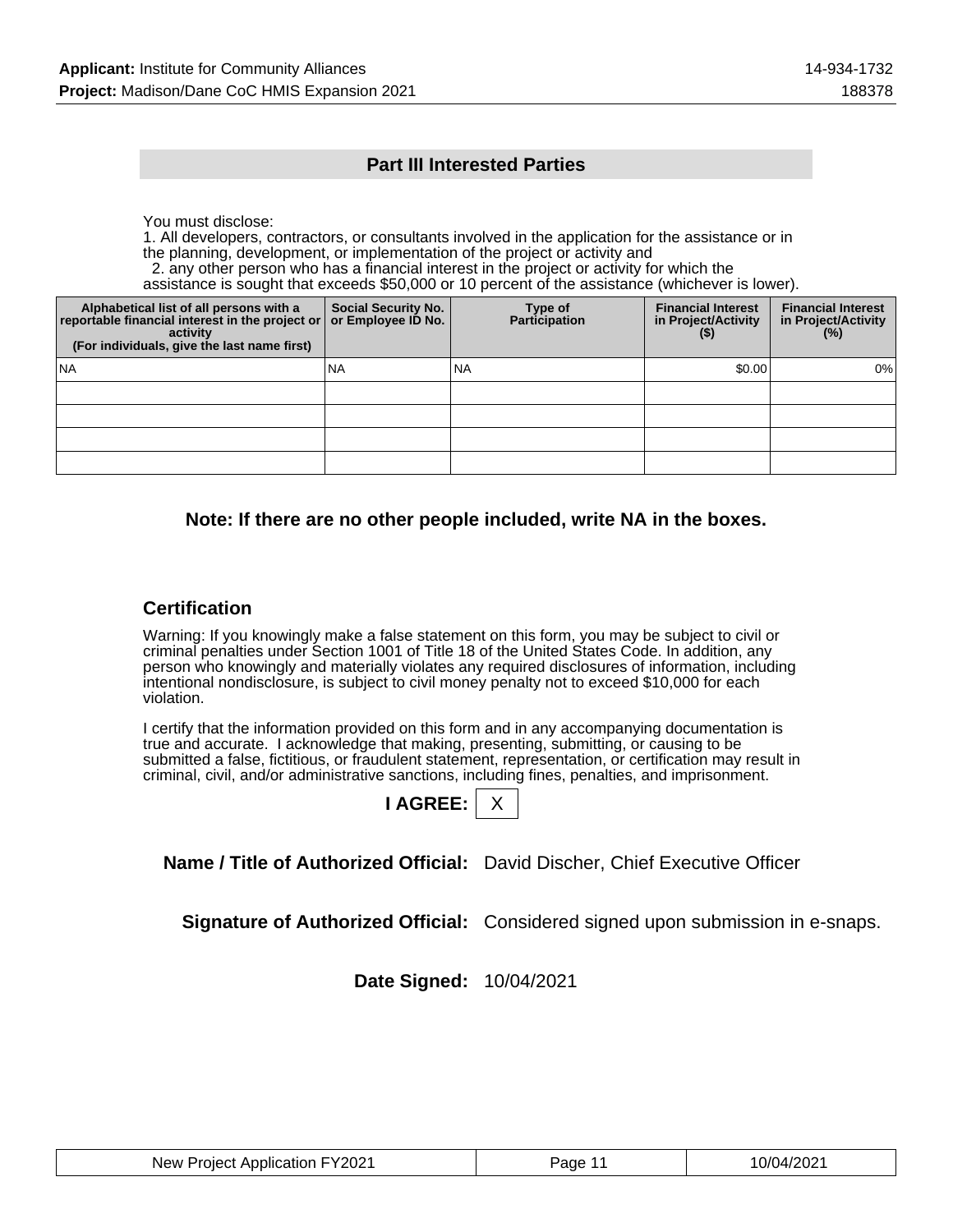# **1H. HUD 50070**

### **HUD 50070 Certification for a Drug Free Workplace**

**Applicant Name:** Institute for Community Alliances

**Program/Activity Receiving Federal Grant** CoC Program **Funding:**

**Acting on behalf of the above named Applicant as its Authorized Official, I make the following certifications and agreements to the Department of Housing and Urban Development (HUD) regarding the sites listed below:**

|     | I certify that the above named Applicant will or will continue to<br>provide a drug-free workplace by:                                                                                                                                                                                                                                                                                                                |    |                                                                                                                                                                                                                                                                                                                                                                                                                                                                                                                                                                                                                |
|-----|-----------------------------------------------------------------------------------------------------------------------------------------------------------------------------------------------------------------------------------------------------------------------------------------------------------------------------------------------------------------------------------------------------------------------|----|----------------------------------------------------------------------------------------------------------------------------------------------------------------------------------------------------------------------------------------------------------------------------------------------------------------------------------------------------------------------------------------------------------------------------------------------------------------------------------------------------------------------------------------------------------------------------------------------------------------|
| la. | Publishing a statement notifying employees that the unlawful<br>manufacture, distribution, dispensing, possession, or use of a<br>controlled substance is prohibited in the Applicant's workplace<br>and specifying the actions that will be taken against employees<br>for violation of such prohibition.                                                                                                            | е. | Notifying the agency in writing, within ten calendar days after<br>receiving notice under subparagraph d.(2) from an employee or<br>otherwise receiving actual notice of such conviction. Employers<br>of convicted employees must provide notice, including position<br>title, to every grant officer or other designee on whose grant<br>activity the convicted employee was working, unless the<br>Federalagency has designated a central point for the receipt of<br>such notices. Notice shall include the identification number(s)<br>of each affected grant;                                            |
| b.  | Establishing an on-going drug-free awareness program to<br>inform employees ---<br>(1) The dangers of drug abuse in the workplace<br>(2) The Applicant's policy of maintaining a drug-free workplace;<br>(3) Any available drug counseling, rehabilitation, and employee<br>assistance programs; and<br>(4) The penalties that may be imposed upon employees for drug<br>abuse violations occurring in the workplace. | f. | Taking one of the following actions, within 30 calendar days of<br>receiving notice under subparagraph d.(2), with respect to any<br>employee who is so convicted ---<br>(1) Taking appropriate personnel action against such an<br>employee, up to and including termination, consistent with the<br>requirements of the Rehabilitation Act of 1973, as amended; or<br>(2) Requiring such employee to participate satisfactorily in a<br>drug abuse assistance or rehabilitation program approved for<br>such purposes by a Federal, State, or local health, law<br>enforcement, or other appropriate agency; |
| ۱c. | Making it a requirement that each employee to be engaged in<br>the performance of the grant be given a copy of the statement<br>required by paragraph a.;                                                                                                                                                                                                                                                             | g. | Making a good faith effort to continue to maintain a drugfree<br>workplace through implementation of paragraphs a. thru f.                                                                                                                                                                                                                                                                                                                                                                                                                                                                                     |
| ld. | Notifying the employee in the statement required by paragraph<br>a. that, as a condition of employment under the grant, the<br>employee will ---<br>(1) Abide by the terms of the statement; and<br>(2) Notify the employer in writing of his or her conviction for a<br>violation of a criminal drug statute occurring in the workplace<br>no later than five calendar days after such conviction;                   |    |                                                                                                                                                                                                                                                                                                                                                                                                                                                                                                                                                                                                                |

### **2. Sites for Work Performance.**

The Applicant shall list (on separate pages) the site(s) for the performance of work done in connection with the HUD funding of the program/activity shown above: Place of Performance shall include the street address, city, county, State, and zip code. Identify each sheet with the Applicant name and address and the program/activity receiving grant funding.) Workplaces, including addresses, entered in the attached project application. Refer to addresses entered into the attached project application.

| I certify that the information provided on this  <br>form and in any accompanying I |         |            |
|-------------------------------------------------------------------------------------|---------|------------|
| New Project Application FY2021                                                      | Page 12 | 10/04/2021 |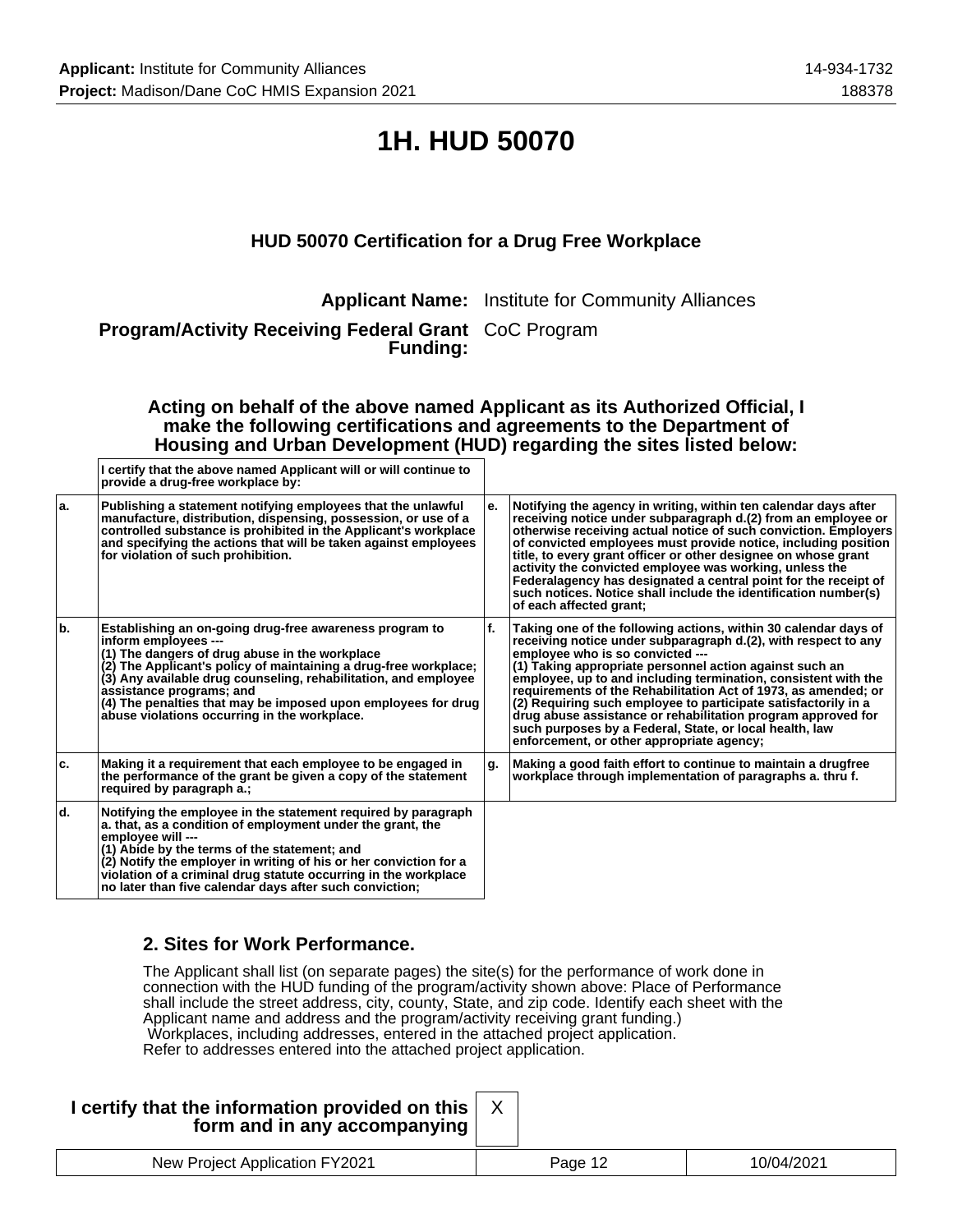**documentation is true and accurate. I acknowledge that making, presenting, submitting, or causing to be submitted a false, fictitious, or fraudulent statement, representation, or certification may result in criminal, civil, and/or administrative sanctions, including fines, penalties, and imprisonment.**

> WARNING: Anyone who knowingly submits a false claim or makes a false statement is subject to criminal and/or civil penalties, including confinement for up to 5 years, fines, and civil and administrative penalties. (18 U.S.C. §§ 287, 1001, 1010, 1012; 31 U.S.C. §3729, 3802)

### **Authorized Representative**

| Prefix: Mr.                                                       |                                                                                              |
|-------------------------------------------------------------------|----------------------------------------------------------------------------------------------|
| <b>First Name: David</b>                                          |                                                                                              |
| <b>Middle Name</b> Alan                                           |                                                                                              |
| <b>Last Name: Discher</b>                                         |                                                                                              |
| Suffix:                                                           |                                                                                              |
|                                                                   | <b>Title:</b> Chief Executive Officer                                                        |
| <b>Telephone Number:</b> (515) 246-6643<br>(Format: 123-456-7890) |                                                                                              |
| (Format: 123-456-7890)                                            | <b>Fax Number:</b> (515) 246-6637                                                            |
|                                                                   | <b>Email:</b> julie.eberbach@icalliances.org                                                 |
|                                                                   | <b>Signature of Authorized Representative:</b> Considered signed upon submission in e-snaps. |
| Date Signed: 10/04/2021                                           |                                                                                              |

| New Project Application FY2021 | Page 13 | 10/04/2021 |
|--------------------------------|---------|------------|
|--------------------------------|---------|------------|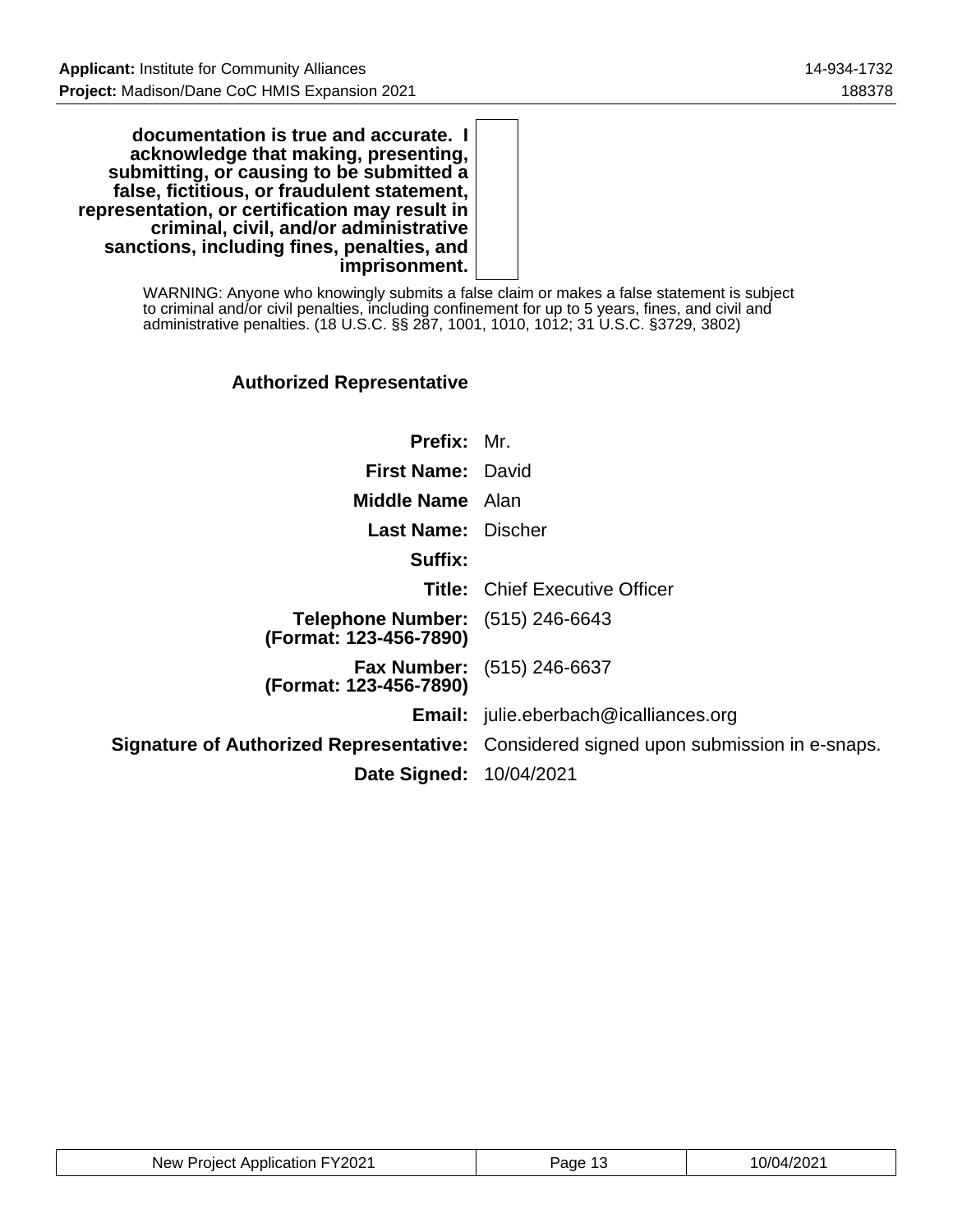# **CERTIFICATION REGARDING LOBBYING**

**Certification for Contracts, Grants, Loans, and Cooperative Agreements**

 **The undersigned certifies, to the best of his or her knowledge and belief, that:**

 **(1) No Federal appropriated funds have been paid or will be paid, by or on behalf of the undersigned, to any person for influencing or attempting to influence an officer or employee of an agency, a Member of Congress, an officer or employee of Congress, or an employee of a Member of Congress in connection with the awarding of any Federal contract, the making of any Federal grant, the making of any Federal loan, the entering into of any cooperative agreement, and the extension, continuation, renewal, amendment, or modification of any Federal contract, grant, loan, or cooperative agreement.**

 **2) If any funds other than Federal appropriated funds have been paid or will be paid to any person for influencing or attempting to influence an officer or employee of any agency, a Member of Congress, an officer or employee of Congress, or an employee of a Member of Congress in connection with this Federal contract, grant, loan, or cooperative agreement, the undersigned shall complete and submit Standard Form-LLL, ''Disclosure of Lobbying Activities,'' in accordance with its instructions.**

 **(3) The undersigned shall require that the language of this certification be included in the award documents for all subawards at all tiers (including subcontracts, subgrants, and contracts under grants, loans, and cooperative agreements) and that all subrecipients shall certify and disclose accordingly. This certification is a material representation of fact upon which reliance was placed when this transaction was made or entered into. Submission of this certification is a prerequisite for making or entering into this transaction imposed by section 1352, title 31, U.S. Code. Any person who fails to file the required certification shall be subject to a civil penalty of not less than \$10,000 and not more than \$100,000 for each such failure.**

 **Statement for Loan Guarantees and Loan Insurance**

 **The undersigned states, to the best of his or her knowledge and belief, that:**

 **If any funds have been paid or will be paid to any person for influencing or attempting to influence an officer or employee of any agency, a Member of Congress, an officer or employee of Congress, or an employee of a Member of Congress in connection with this commitment providing for the United States to insure or guarantee a loan, the undersigned shall complete and submit Standard Form-LLL, ''Disclosure of Lobbying Activities,'' in accordance with its instructions. Submission of this statement is a prerequisite for making or entering into this transaction imposed by section 1352, title 31, U.S. Code. Any person who fails to file**

| New Project Application FY2021 | Page 14 | 10/04/2021 |
|--------------------------------|---------|------------|
|--------------------------------|---------|------------|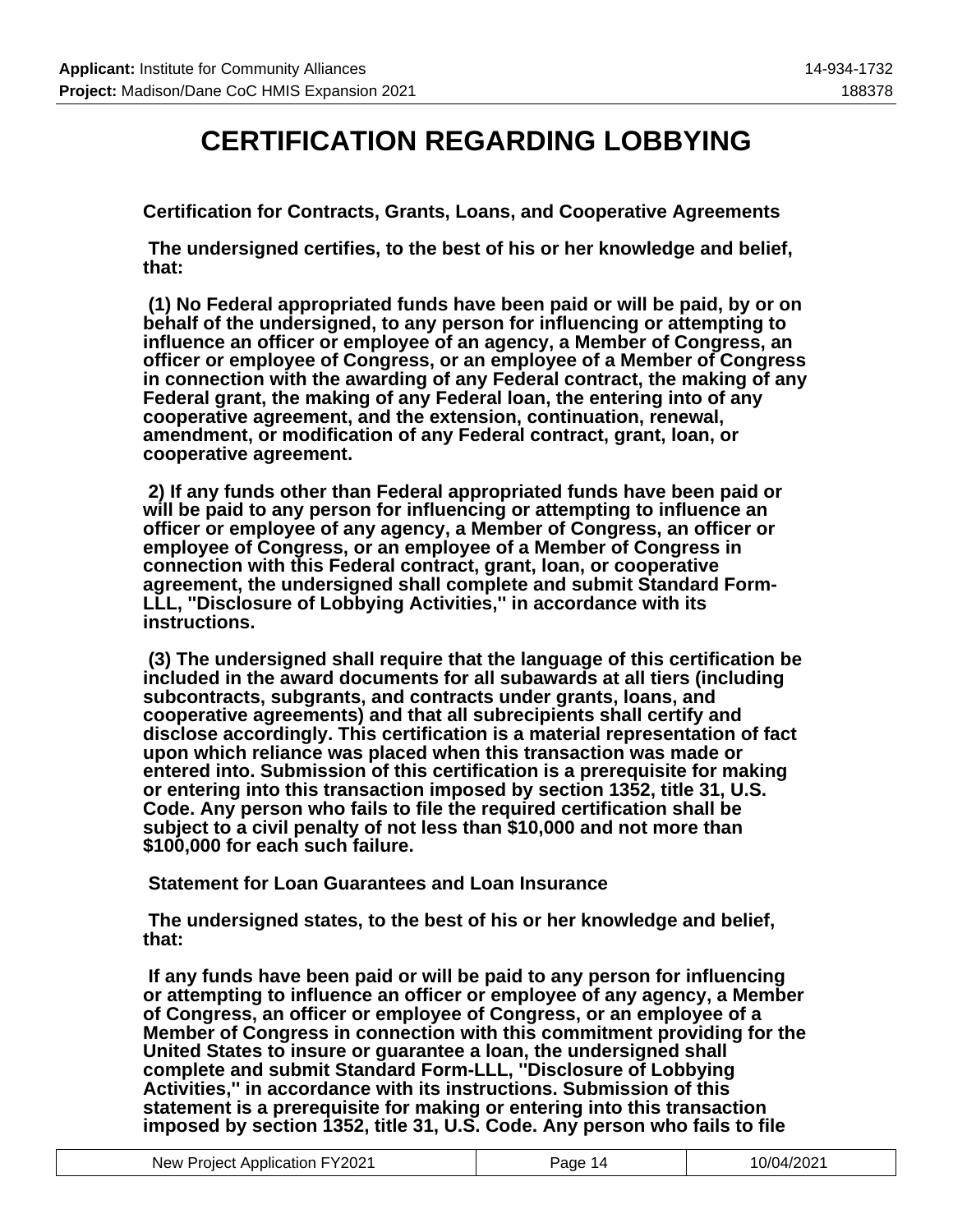### **the required statement shall be subject to a civil penalty of not less than \$10,000 and not more than \$100,000 for each such failure.**

**I hereby certify that all the information stated herein, as well as any information provided in the accompaniment herewith, is true and accurate:** X

> **Warning: HUD will prosecute false claims and statements. Conviction may result in criminal and/or civil penalties. (18 U.S.C. 1001, 1010, 1012; 31 U.S.C. 3729, 3802)**

> > **Applicant's Organization:** Institute for Community Alliances

**Name / Title of Authorized Official:** David Discher, Chief Executive Officer

**Signature of Authorized Official:** Considered signed upon submission in e-snaps.

**Date Signed:** 10/04/2021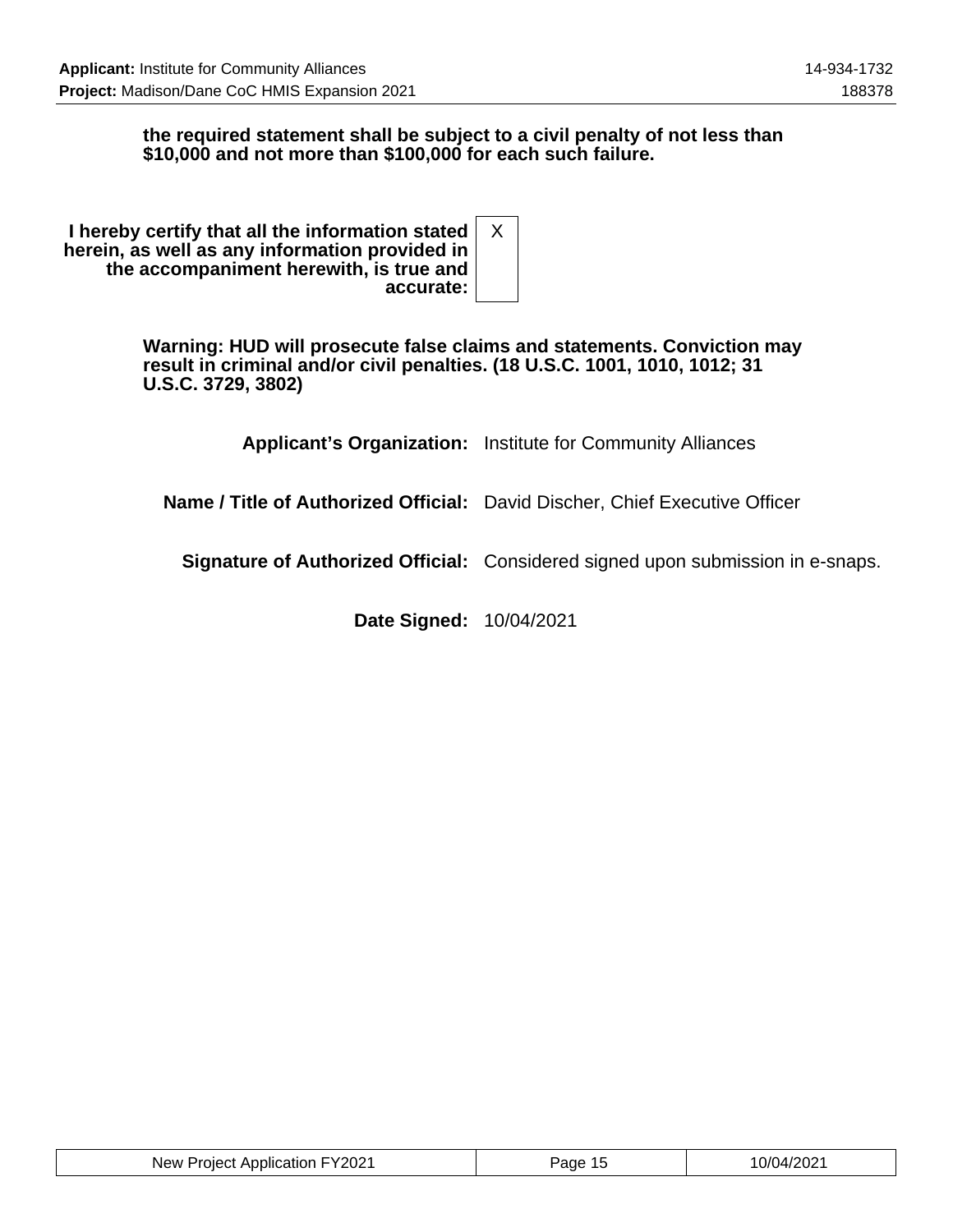# **1J. SF-LLL**

#### **DISCLOSURE OF LOBBYING ACTIVITIES Complete this form to disclose lobbying activities pursuant to 31 U.S.C. 1352. Approved by OMB0348-0046**

HUD requires a new SF-LLL submitted with each annual CoC competition and completing this screen fulfills this requirement.

Answer "Yes" if your organization is engaged in lobbying associated with the CoC Program and answer the questions as they appear next on this screen. The requirement related to lobbying as explained in the SF-LLL instructions states: "The filing of a form is required for each payment or agreement to make payment to any lobbying entity for influencing or attempting to influence an officer or employee of any agency, a Member of Congress, an officer or employee of Congress, or an employee of a Member of Congress in connection with a covered Federal action."

Answer "No" if your organization is NOT engaged in lobbying.

**Does the recipient or subrecipient of this CoC** No **grant participate in federal lobbying activities (lobbying a federal administration or congress) in connection with the CoC Program? Legal Name:** Institute for Community Alliances **Street 1:** 1111 9th Street **Street 2:** Suite 380 **City:** Des Moines **County:** Polk **State:** Iowa **Country:** United States **Zip / Postal Code:** 50314

> **11. Information requested through this form is authorized by title 31 U.S.C. section 1352. This disclosure of lobbying activities is a material representation of fact upon which reliance was placed by the tier above when this transaction was made or entered into. This disclosure is required pursuant to 31 U.S.C. 1352. This information will be available for public inspection. Any person who fails to file the required disclosure shall be subject to a civil penalty of not less than \$10,000 and not more than \$100,000 for each such failure.**

**I certify that this information is true and complete.**

| lication FY2021<br>Project<br>New.<br>ADDIIC. | aue | <br>ıл |
|-----------------------------------------------|-----|--------|
|                                               |     |        |

X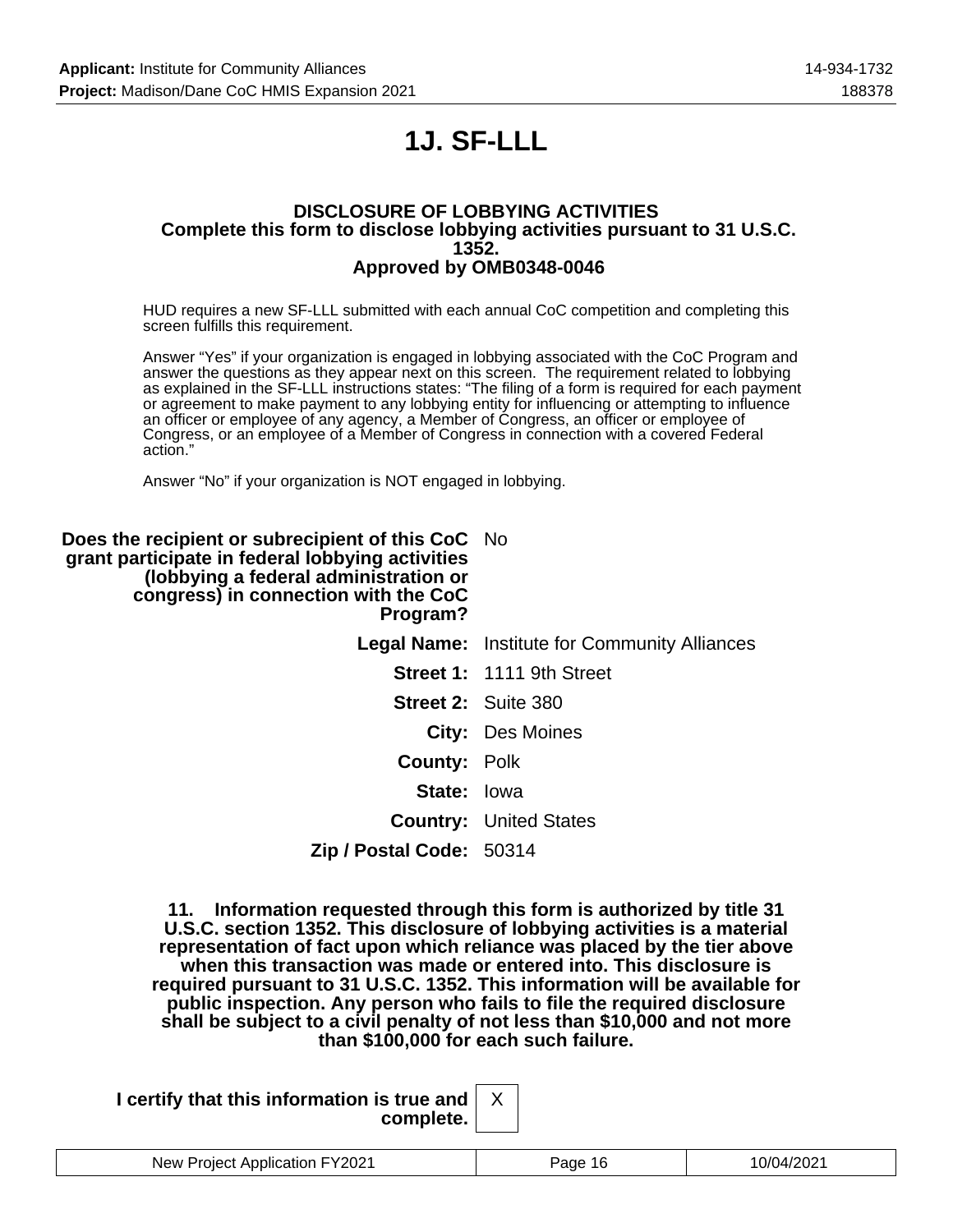# **Authorized Representative**

| Prefix: Mr.                                                       |                                                                                              |
|-------------------------------------------------------------------|----------------------------------------------------------------------------------------------|
| <b>First Name: David</b>                                          |                                                                                              |
| Middle Name: Alan                                                 |                                                                                              |
| <b>Last Name: Discher</b>                                         |                                                                                              |
| Suffix:                                                           |                                                                                              |
|                                                                   | <b>Title:</b> Chief Executive Officer                                                        |
| <b>Telephone Number:</b> (515) 246-6643<br>(Format: 123-456-7890) |                                                                                              |
| (Format: 123-456-7890)                                            | <b>Fax Number:</b> (515) 246-6637                                                            |
|                                                                   | <b>Email:</b> julie.eberbach@icalliances.org                                                 |
|                                                                   | <b>Signature of Authorized Representative:</b> Considered signed upon submission in e-snaps. |
| <b>Date Signed: 10/04/2021</b>                                    |                                                                                              |
|                                                                   |                                                                                              |

| ان المست<br>New<br>ADDIICATION<br>OIACT | aue | ∍רז<br>7. V J 2 |
|-----------------------------------------|-----|-----------------|
|-----------------------------------------|-----|-----------------|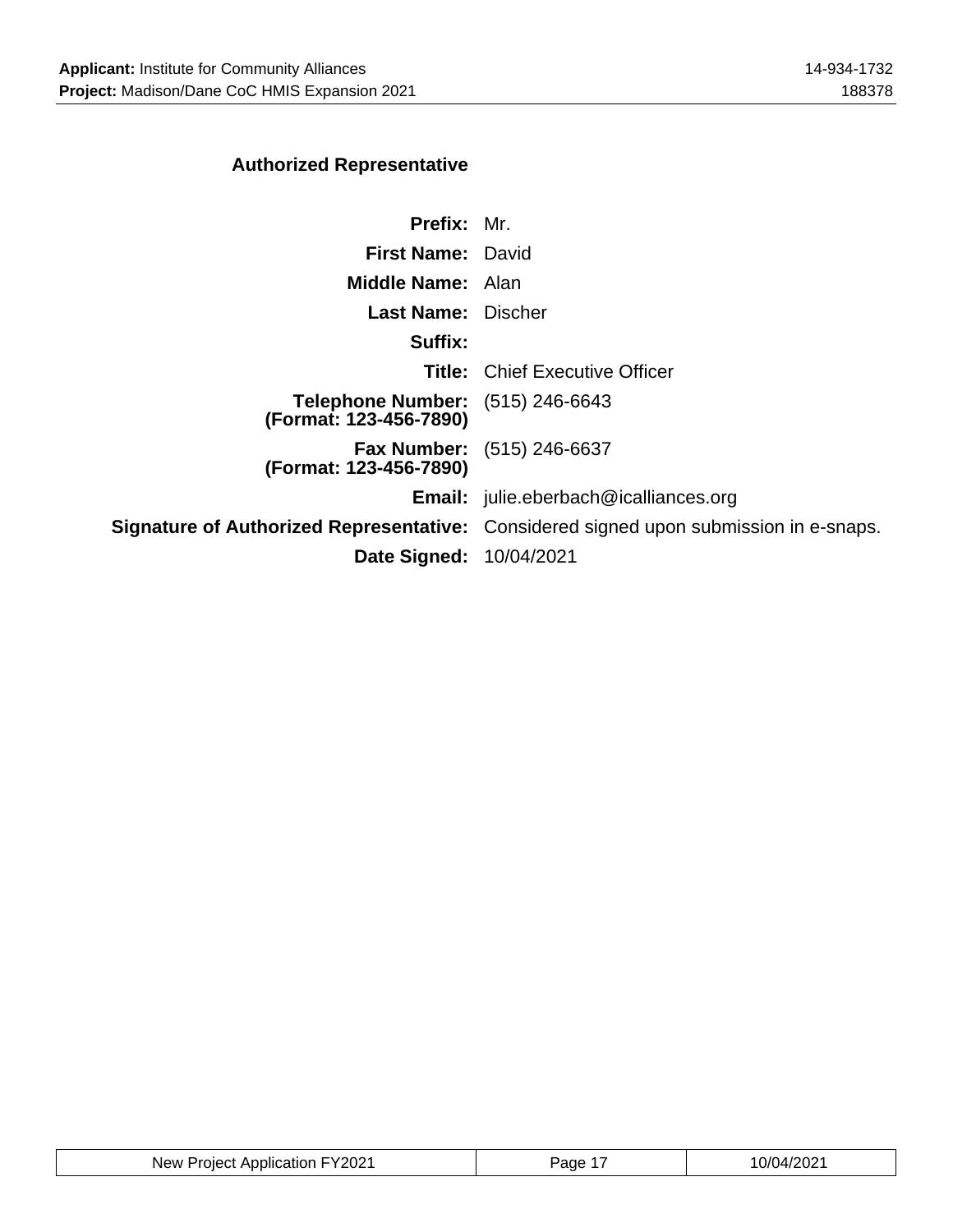# **IK. SF-424B**

### **(SF-424B) ASSURANCES - NON-CONSTRUCTION PROGRAMS**

#### **OMB Number: 4040-0007 Expiration Date: 02/28/2022**

NOTE: Certain of these assurances may not be applicable to your project or program. If you have questions, please contact the awarding agency. Further, certain Federal awarding agencies may require applicants to certify to additional assurances. If such is the case, you will be notified.

As the duly authorized representative of the applicant, I certify that the applicant:

**1. Has the legal authority to apply for Federal assistance and the institutional, managerial and financial capability (including funds sufficient to pay the non-Federal share of project cost) to ensure proper planning, management and completion of the project described in this application.**

**2. Will give the awarding agency, the Comptroller General of the United States and, if appropriate, the State, through any authorized representative, access to and the right to examine all records, books, papers, or documents related to the award; and will establish a proper accounting system in accordance with generally accepted accounting standards or agency directives.**

**3. Will establish safeguards to prohibit employees from using their positions for a purpose that constitutes or presents the appearance of personal or organizational conflict of interest, or personal gain.**

**4. Will initiate and complete the work within the applicable time frame after receipt of approval of the awarding agency.**

**5. Will comply with the Intergovernmental Personnel Act of 1970 (42 U.S.C. §§4728-4763) relating to prescribed standards for merit systems for programs funded under one of the 19 statutes or regulations specified in Appendix A of OPM's Standards for a Merit System of Personnel Administration (5 C.F.R. 900, Subpart F).**

**6. Will comply with all Federal statutes relating to nondiscrimination. These include but are not limited to: (a) Title VI of the Civil Rights Act of 1964 (P.L. 88-352) which prohibits discrimination on the basis of race, color or national origin; (b) Title IX of the Education Amendments of 1972, as amended (20 U.S.C.§§1681-1683, and 1685-1686), which prohibits discrimination on the basis of sex; (c) Section 504 of the Rehabilitation Act of 1973, as amended (29 U.S.C. §794), which prohibits discrimination on the basis of handicaps; (d) the Age Discrimination Act of 1975, as amended (42 U.S.C. §§6101-6107), which prohibits discrimination on the basis of age; (e) the Drug Abuse Office and Treatment Act of 1972 (P.L. 92-255), as amended, relating to nondiscrimination on the basis of drug abuse; (f) the Comprehensive Alcohol Abuse and Alcoholism Prevention, Treatment and Rehabilitation Act of 1970 (P.L. 91-616), as amended, relating to nondiscrimination**

**on the basis of alcohol abuse or alcoholism, (g) §§523 and 527 of the Public Health Service Act of 1912 (42 U.S.C. §§290 dd-3 and 290 ee-3), as amended, relating to confidentiality of alcohol and drug abuse patient records; (h) Title VIII of the Civil Rights Act of 1968 (42 U.S.C. §§3601 et seq.), as amended, relating to nondiscrimination in the sale, rental or financing of housing; (i) any other nondiscrimination provisions in the specific statute(s) under which application for Federal assistance is being made; and, (j) the requirements of any other nondiscrimination statute(s) which may apply to the application.**

**7. Will comply, or has already complied, with the requirements of Titles II and III of the Uniform Relocation Assistance and Real Property Acquisition Policies Act of 1970 (P.L. 91-646) which provide for fair and equitable treatment of persons displaced or whose property is acquired as a result of Federal or federally-assisted programs. These requirements apply to all interests in real property acquired for project purposes regardless of Federal participation in purchases.**

| New Project Application FY2021 | Page 18 | 10/04/2021 |
|--------------------------------|---------|------------|
|--------------------------------|---------|------------|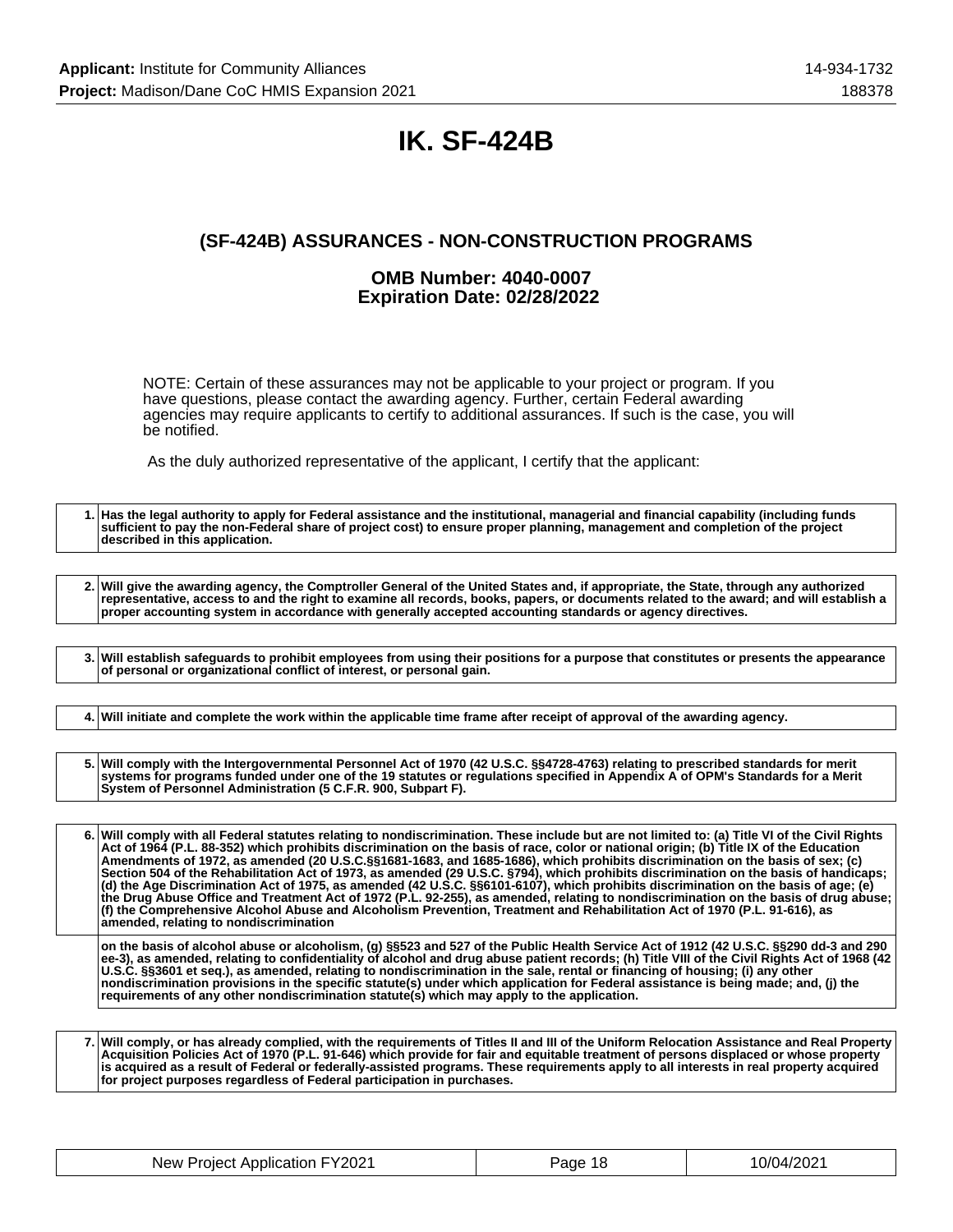**8. Will comply, as applicable, with provisions of the Hatch Act (5 U.S.C. §§1501-1508 and 7324-7328) which limit the political activities of employees whose principal employment activities are funded in whole or in part with Federal funds.**

**9. Will comply, as applicable, with the provisions of the Davis-Bacon Act (40 U.S.C. §§276a to 276a-7), the Copeland Act (40 U.S.C. §276c and 18 U.S.C. §874), and the Contract Work Hours and Safety Standards Act (40 U.S.C. §§327¬333), regarding labor standards for federally-assisted construction subagreements.**

**10. Will comply, if applicable, with flood insurance purchase requirements of Section 102(a) of the Flood Disaster Protection Act of 1973 (P.L. 93-234) which requires recipients in a special flood hazard area to participate in the program and to purchase flood insurance if the total cost of insurable construction and acquisition is \$10,000 or more.**

**11. Will comply with environmental standards which may be prescribed pursuant to the following: (a) institution of environmental quality control measures under the National Environmental Policy Act of 1969 (P.L. 91-190) and Executive Order (EO) 11514; (b) notification of violating facilities pursuant to EO 11738; (c) protection of wetlands pursuant to EO 11990; (d) evaluation of flood hazards in floodplains in accordance with EO 11988; (e) assurance of project consistency with the approved State management program developed under the Coastal Zone Management Act of 1972 (16 U.S.C. §§1451 et seq.); (f) conformity of Federal actions to State (Clean Air) Implementation Plans under Section 176(c) of the Clean Air Act of 1955, as amended (42 U.S.C. §§7401 et seq.); (g) protection of underground sources of drinking water under the Safe Drinking Water Act of 1974, as amended (P.L. 93-523); and, (h) protection of endangered species under the Endangered Species Act of 1973, as amended (P.L. 93¬205).**

**12. Will comply with the Wild and Scenic Rivers Act of 1968 (16 U.S.C. §§1271 et seq.) related to protecting components or potential components of the national wild and scenic rivers system.**

**13. Will assist the awarding agency in assuring compliance with Section 106 of the National Historic Preservation Act of 1966, as amended (16 U.S.C. §470), EO 11593 (identification and protection of historic properties), and the Archaeological and Historic Preservation Act of 1974 (16 U.S.C. §§469a-1 et seq.).**

**14. Will comply with P.L. 93-348 regarding the protection of human subjects involved in research, development, and related activities supported by this award of assistance.**

**15. Will comply with the Laboratory Animal Welfare Act of 1966 (P.L. 89-544, as amended, 7 U.S.C. §§2131 et seq.) pertaining to the care, handling, and treatment of warm blooded animals held for research, teaching, or other activities supported by this award of assistance.**

**16. Will comply with the Lead-Based Paint Poisoning Prevention Act (42 U.S.C. §§4801 et seq.) which prohibits the use of lead-based paint in construction or rehabilitation of residence structures.**

**17. Will cause to be performed the required financial and compliance audits in accordance with the Single Audit Act Amendments of 1996 and OMB Circular No. A-133, "Audits of States, Local Governments, and Non-Profit Organizations."**

**18. Will comply with all applicable requirements of all other Federal laws, executive orders, regulations, and policies governing this program.**

**19. Will comply with the requirements of Section 106(g) of the Trafficking Victims Protection Act (TVPA) of 2000, as amended (22 U.S.C. 7104) which prohibits grant award recipients or a sub-recipient from (1) Engaging in severe forms of trafficking in persons during the period of time that the award is in effect (2) Procuring a commercial sex act during the period of time that the award is in effect or (3) Using forced labor in the performance of the award or subawards under the award.**

| As the duly authorized representative of the |                       |  |
|----------------------------------------------|-----------------------|--|
|                                              | applicant, I certify: |  |

X

**Authorized Representative for:** Institute for Community Alliances

**Prefix:** Mr.

| New Project Application FY2021 | Page 19 | 10/04/2021 |
|--------------------------------|---------|------------|
|--------------------------------|---------|------------|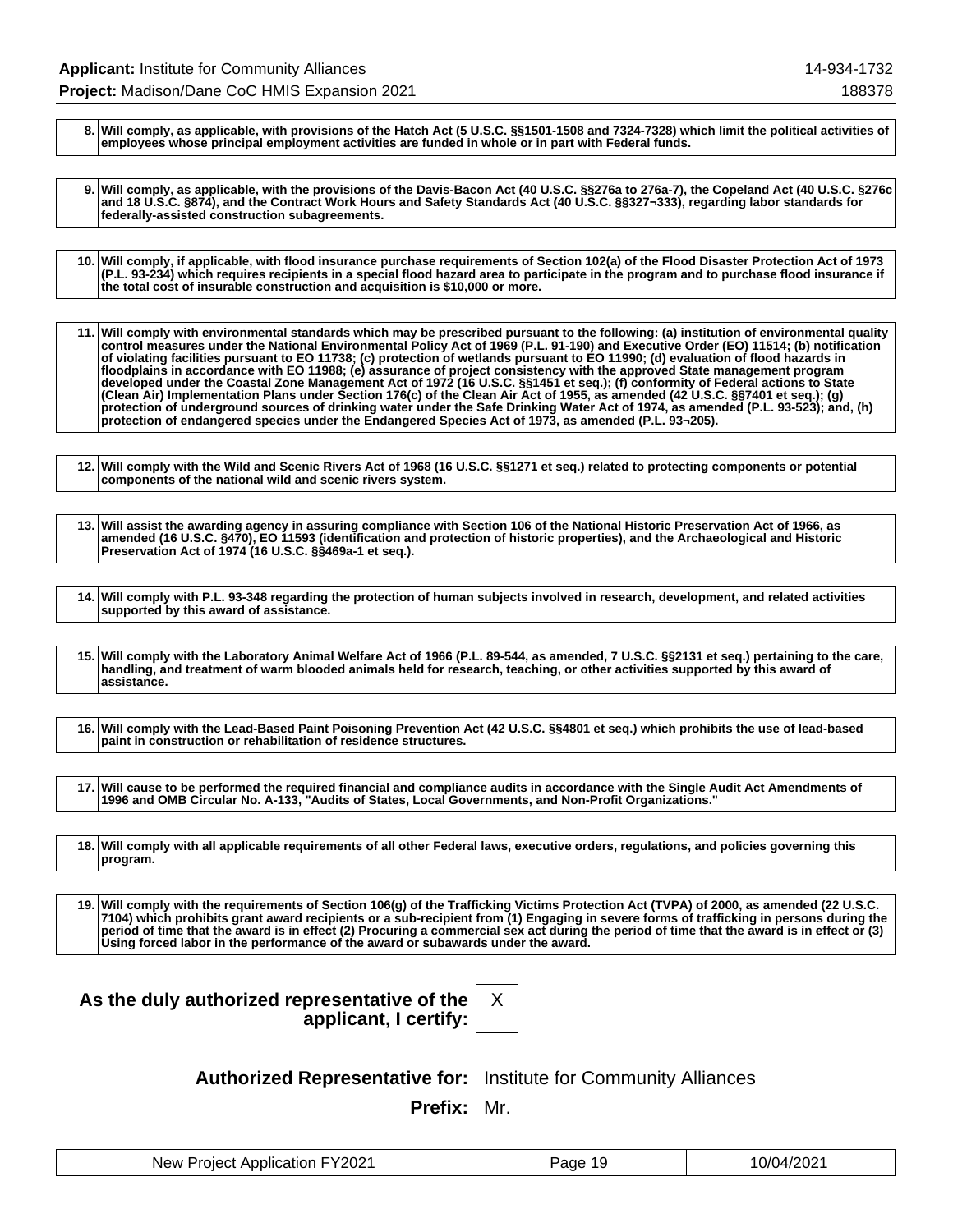| <b>First Name: David</b>       |                                                                                                   |
|--------------------------------|---------------------------------------------------------------------------------------------------|
| Middle Name: Alan              |                                                                                                   |
| <b>Last Name: Discher</b>      |                                                                                                   |
| Suffix:                        |                                                                                                   |
|                                | <b>Title: Chief Executive Officer</b>                                                             |
|                                | <b>Signature of Authorized Certifying Official:</b> Considered signed upon submission in e-snaps. |
| <b>Date Signed: 10/04/2021</b> |                                                                                                   |

| New Project Application FY2021 | Page 20 | 10/04/2021 |
|--------------------------------|---------|------------|
|--------------------------------|---------|------------|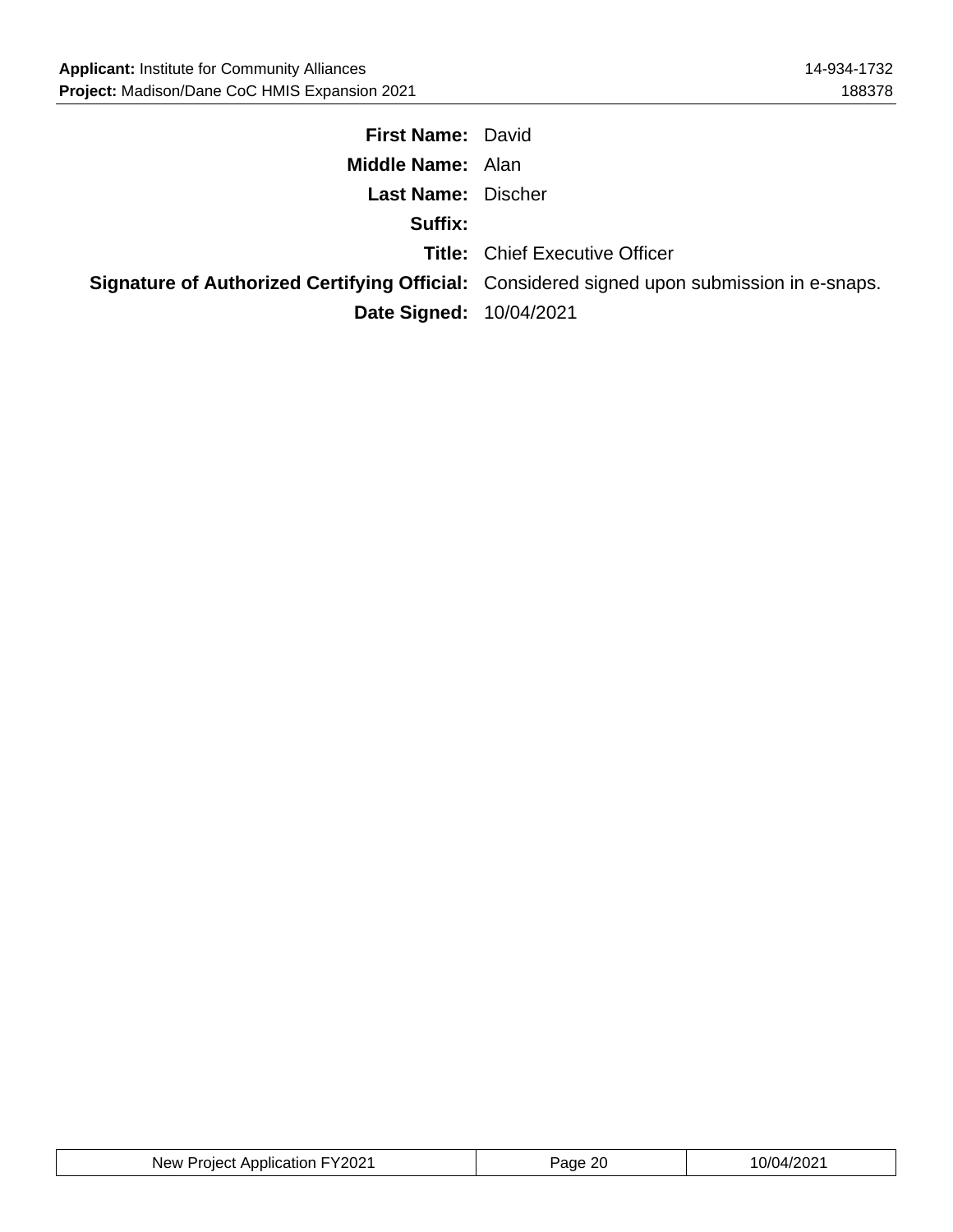# **1L. SF-424D**

#### **Are you requesting CoC Program funds for construction costs in this application?** No

**No SF-424D is required. Select "Save and Next" to move to the next screen.**

| New Project Application FY2021 | Page 21 | 10/04/2021 |
|--------------------------------|---------|------------|
|--------------------------------|---------|------------|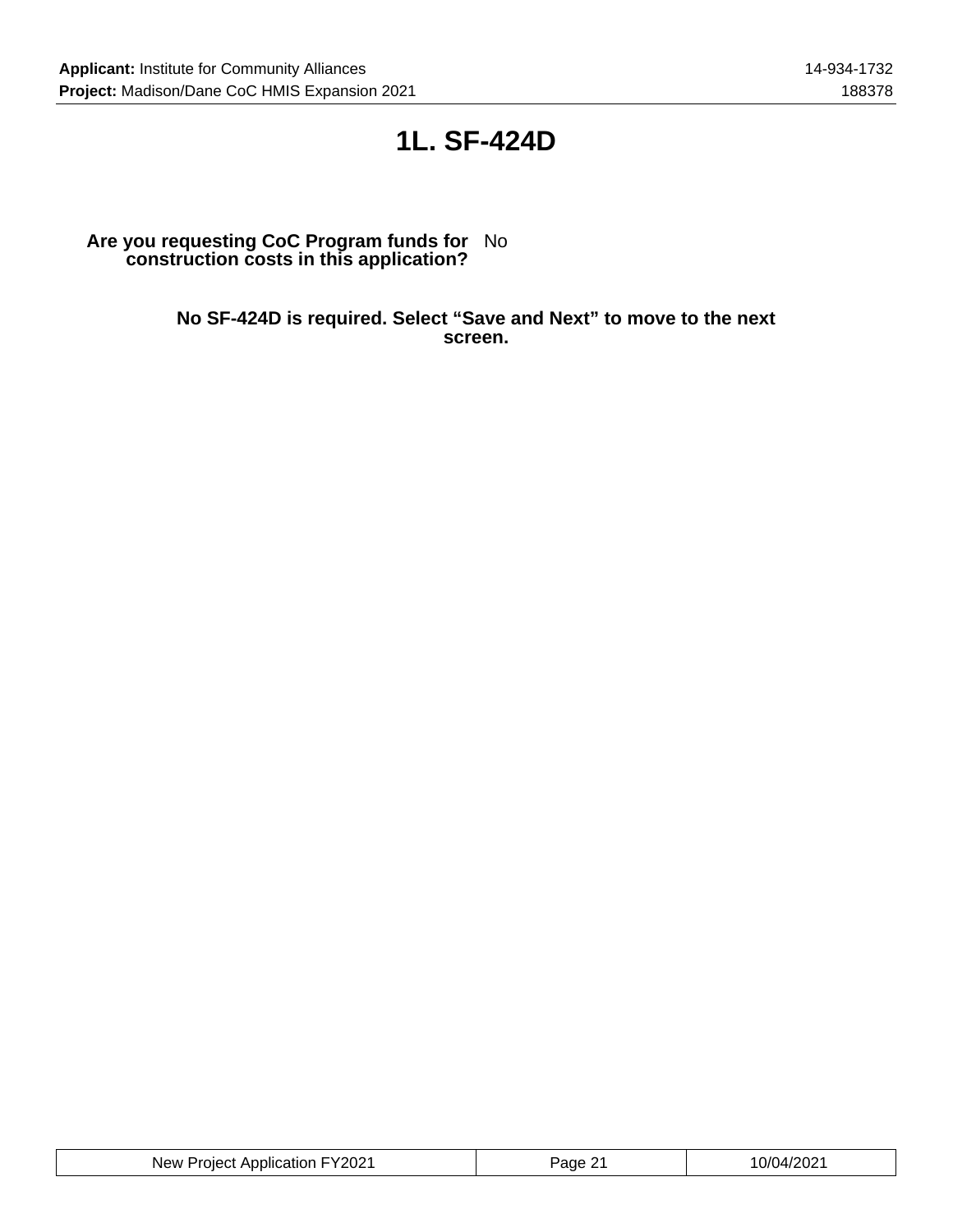# **2A. Project Subrecipients**

### **This form lists the subrecipient organization(s) for the project. To add a** icon. To view or update subrecipient<br>sted, select the view option. information already listed, select the view

### **Total Expected Sub-Awards:**

| <b>Organization</b> | <b>Type</b>                 | Sub-<br>Award<br><b>Amount</b> |
|---------------------|-----------------------------|--------------------------------|
|                     | This list contains no items |                                |

| New Project Application FY2021 | Page 22 | 10/04/2021 |
|--------------------------------|---------|------------|
|--------------------------------|---------|------------|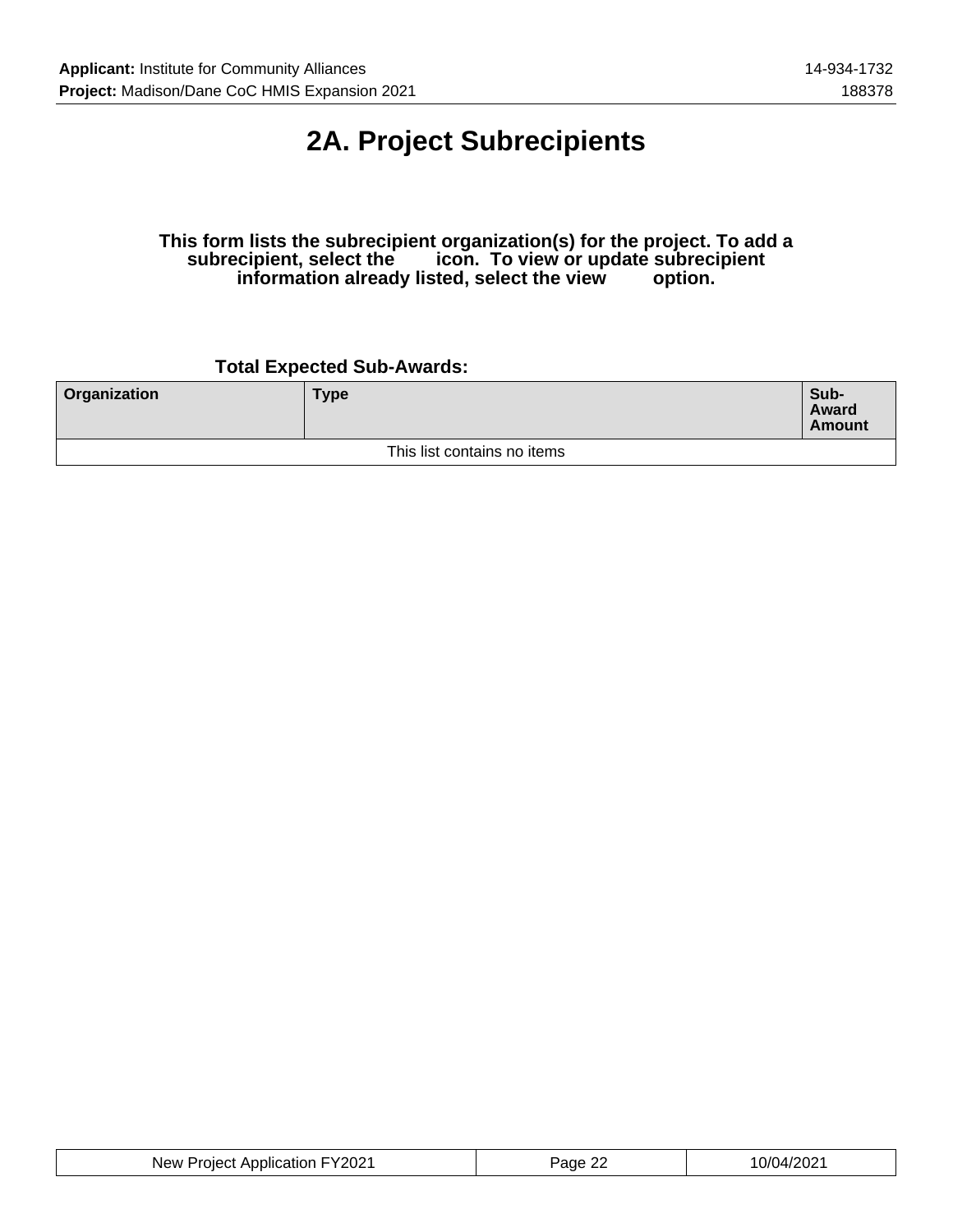# **2B. Experience of Applicant, Subrecipient(s), and Other Partners**

### **1. Describe your organization's (and subrecipient(s) if applicable) experience in effectively utilizing federal funds and performing the activities proposed in the application.**

The Institute for Community Alliances is a 501c3 non-profit organization specializing in HMIS Lead and System Administration headquartered in Des Moines, Iowa. ICA has been involved in HMIS lead and administration projects and activities since the inception of HMIS in 2001. ICA has functioned in this role for the Iowa statewide implementation from its inception in 2001 and has been the HMIS lead in Omaha, Nebraska since 2006. In 2014, ICA became the HMIS lead agency and system administrator for the Wisconsin statewide HMIS, as well as the Missouri Balance of State CoC multi-jurisdictional implementation. At present time, ICA provides HMIS lead services in 13 states, encompassing 33 HUD defined Continua of Care. ICA presently manages numerous HUD CoC HMIS grants that are renewed annually. The HUD HMIS grants awarded annually to ICA total more than \$3.2 million.

ICA has an eight person management team with a combined 70 plus years of experience administering HUD CoC grants, including general fiscal management and staff supervision. The ICA management team is geographically dispersed throughout its service delivery area, with management operating in Des Moines, IA, Jefferson City, MO, Omaha, NE, and Madison, WI. The ICA executive assistant/grant manager operates from its headquarters in Des Moines, IA, and works with the management team on a daily basis to track project revenues and expenditures. Budgets and bookkeeping for each of the four major HMIS implementations are tracked separately, with commingling of funds from each project strictly prohibited.

ICA has established itself as a performance leader in HMIS services. ICA believes in the value of data to inform program development and improved clients' services/outcomes. Our staff ensure that accurate data is entered into the system and, as importantly, accurate and useful reports are generated from the system for agency, local community and CoC use.

### **2. Describe your organization's (and subrecipient(s) if applicable) experience in leveraging Federal, State, local and private sector funds.**

In addition to receiving HUD CoC Program funds, ICA supports its numerous HMIS projects with diverse funding streams to make each project financially sustainable on a yearly basis. ICA secures funds from organizations that use HMIS as well as other grant programs that are required to access the system. With certain exceptions, funds that are provided to ICA directly from a grantor or unit of government are allocated based on a set dollar amount and formalized through a Memorandum of Understanding (MOU) or a contract. Grant funds that are received from grantees and other non-profit organizations specifically for a

| New Project Application FY2021 | $P$ age $2^{\circ}$ | 10/04/2021 |
|--------------------------------|---------------------|------------|
|                                |                     |            |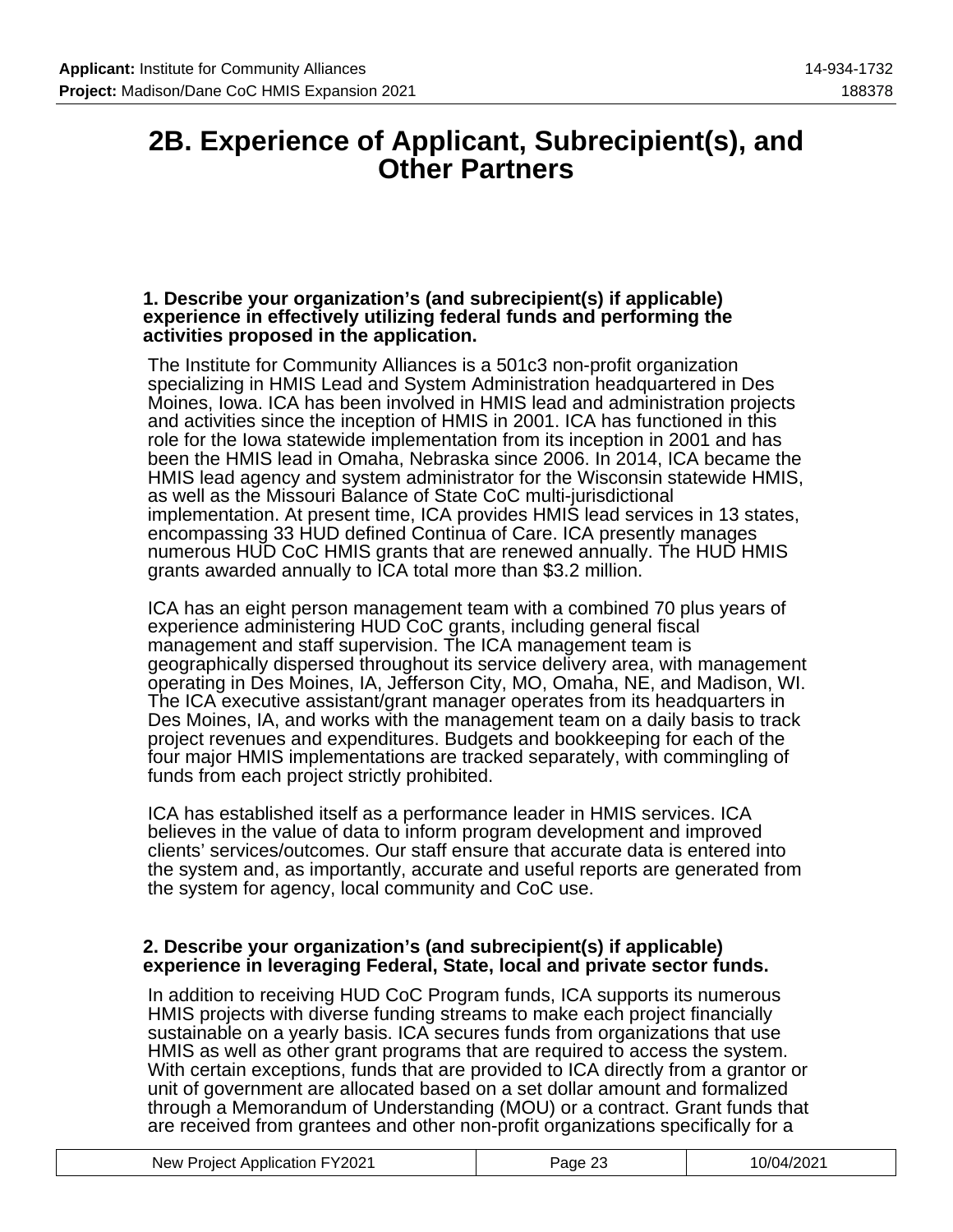project are based on a percentage allocation, either 1%, 1.5%, or 2%, depending upon the volume of system usage by that grant program and the frequency of federal reporting required by the grantee.

Some examples of how federal funded programs are leveraged for financial support include:

Emergency Solutions Grant (ESG) – ICA receives ESG funds through multiple sources. Entitlement jurisdictions that receive ESG funds at present time pay a set percentage or a fixed dollar amount, varied by state or local government.

VA Supportive Services for Veterans and Families (SSVF) – ICA receives funding from SSVF grantees in an amount equivalent to 1% or 2% of their total annual award.

SAMHSA Projects for the Assistance in the Transition from Homelessness (PATH) – In Iowa, the state department that receives and administers PATH funds allocates a set dollar amount on an annual basis for HMIS support. In Wisconsin, Missouri, and Vermont, the PATH grantees have a dedicated line item for HMIS support and are subsequently billed by ICA on a quarterly basis for those funds.

ICA implements a user fee structure where agencies are invoiced annually for user licenses assigned and in use by their respective end-users. This fee structure also includes payment for access to the Clarity HMIS reporting tool add-on feature. In Wisconsin, the user fee structure is proposed by the WI HMIS Advisory Board and approved and adopted by the continua as part of the WI HMIS policies and procedures.

### **3. Describe your organization's (and subrecipient(s) if applicable) financial management structure.**

ICA is 501c3 private, not for profit organization with a Board of Directors, management staff, onsite financial manager, and front line staff across 13 states. ICA has a Management team comprised of the Chief Executive Officer, Executive Director, Associate Executive Director, and State Directors. ICA also employees a consulting accountant on a part time basis to provide an independent reconciliation of accounts and to verify other financial tasks performed by ICA staff. The consulting accountant also meets with the management team monthly to jointly review grant expenditures and address any issues or concerns. ICA uses industry standard Quickbooks for financial management and undergoes an independent A133 audit annually, which ICA has maintained a "low risk" auditee designation for many years.

ICA works in coordination with the CoC, its member agencies, funders, and other key stakeholders at all times to ensure that all HMIS lead obligations are completed to the highest possible standards. ICA staff are involved directly and indirectly with CoC board of directors, sub-committees, and many planning committees throughout its service delivery area. ICA staff often hold leadership positions in these groups.

### **4. Are there any unresolved HUD monitoring** No **or OIG audit findings for any HUD grants**

| New Project Application FY2021 | Page 24 | 10/04/2021 |
|--------------------------------|---------|------------|
|--------------------------------|---------|------------|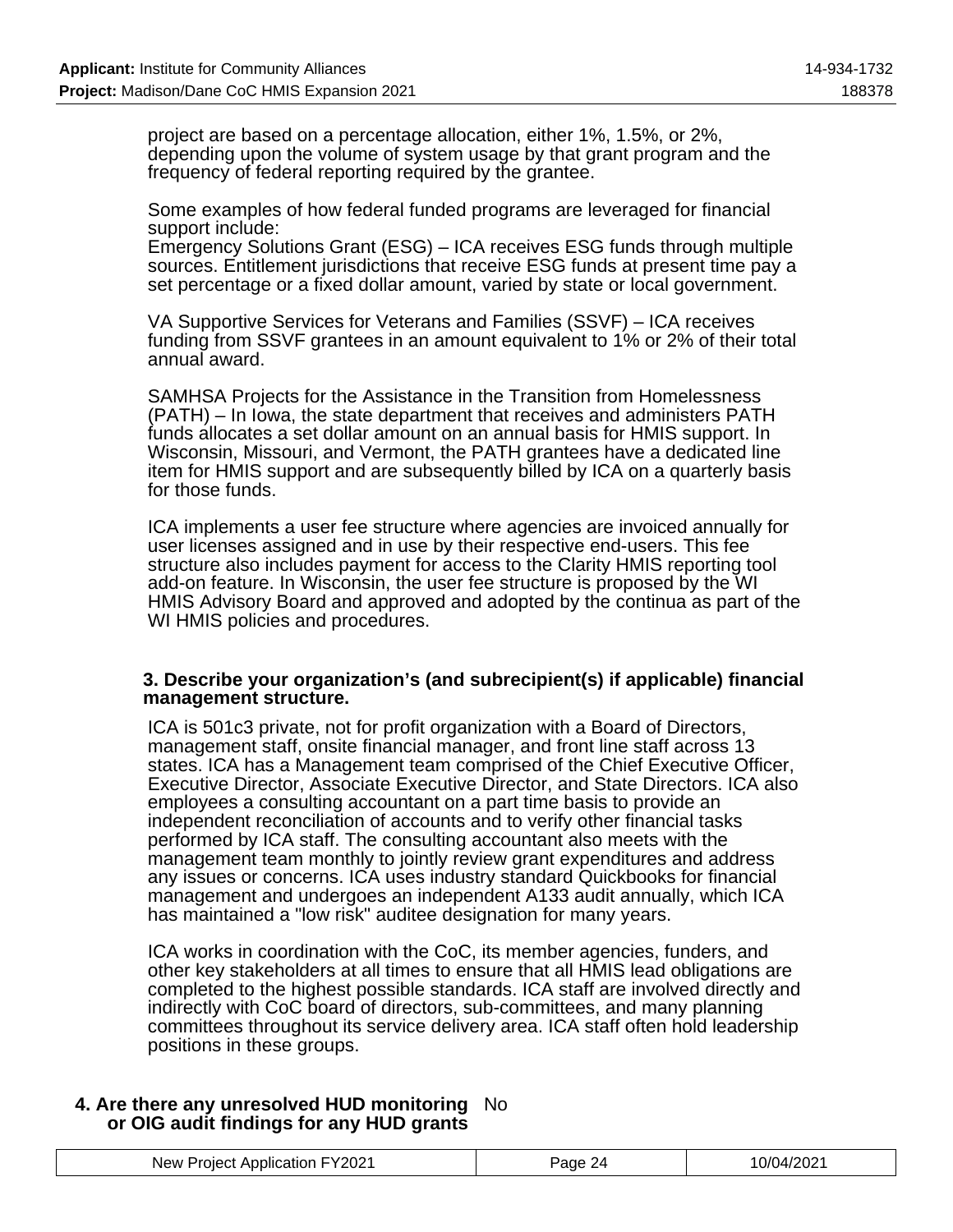### **(including ESG) under your organization?**

| TY2021<br>New<br>.:t Application *<br>uner.<br>. <b>.</b> <del>.</del> . | 711 | ے∪∠' |
|--------------------------------------------------------------------------|-----|------|
|--------------------------------------------------------------------------|-----|------|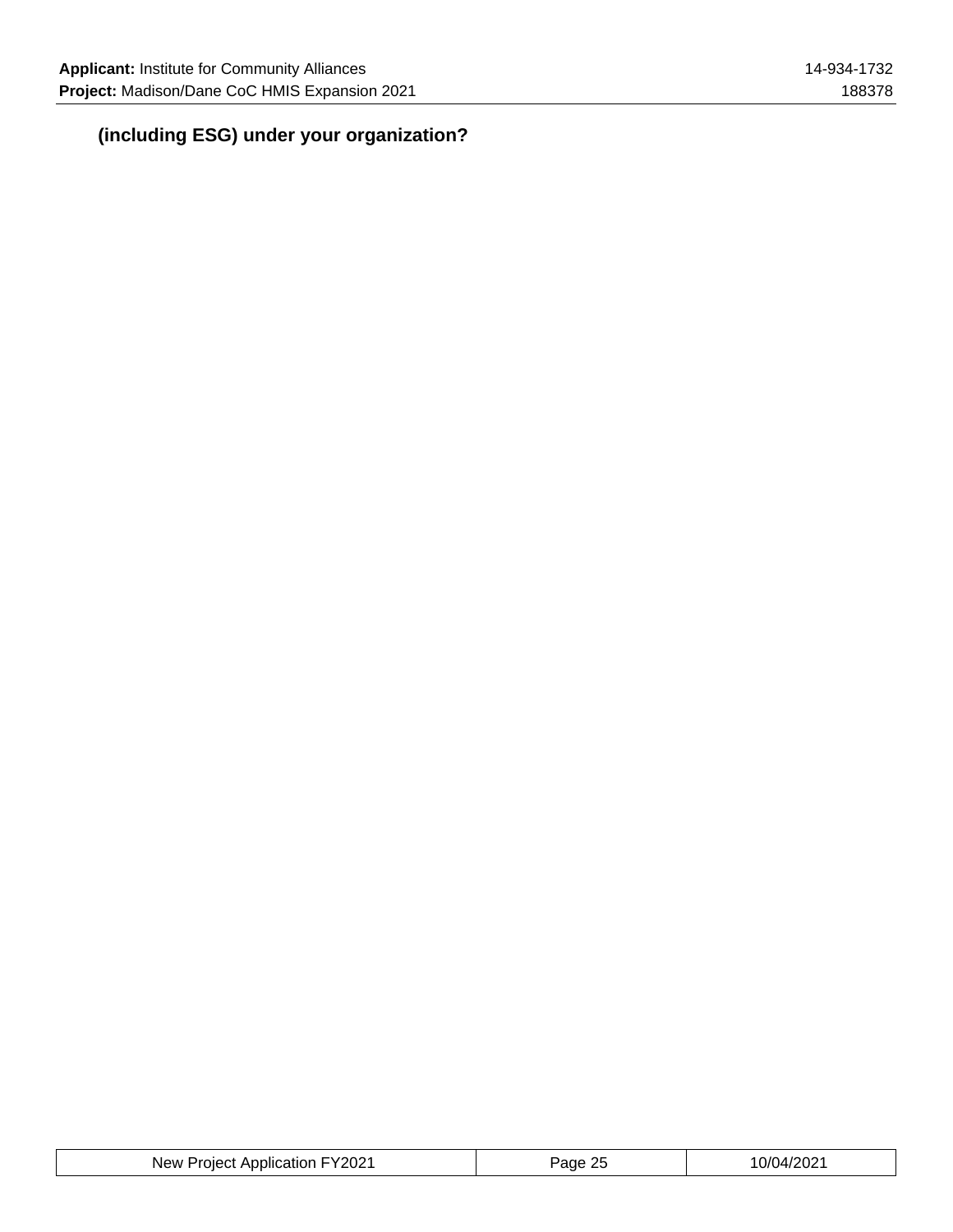**application replace state or local government**

**funds (24 CFR 578.87(a))?**

# **3A. Project Detail**

| 2. CoC Collaborative Applicant Name: City of Madison                                                                                                                                                                                                             | 1. CoC Number and Name: WI-503 - Madison/Dane County CoC |
|------------------------------------------------------------------------------------------------------------------------------------------------------------------------------------------------------------------------------------------------------------------|----------------------------------------------------------|
|                                                                                                                                                                                                                                                                  | 3. Project Name: Madison/Dane CoC HMIS Expansion 2021    |
| 4. Project Status: Standard                                                                                                                                                                                                                                      |                                                          |
| 5. Component Type: HMIS                                                                                                                                                                                                                                          |                                                          |
| 6. Is your organization, or subrecipient, a No<br>victim service provider defined in 24 CFR<br>578.3?                                                                                                                                                            |                                                          |
| 7. Is this new project application requesting No<br>to transition from eligible renewal project(s)<br>that was awarded to the same recipient and<br>fully eliminated through reallocation in this<br><b>CoC Program Competition?</b><br>(Attachment Requirement) |                                                          |
| 8. Will funds requested in this new project No                                                                                                                                                                                                                   |                                                          |

| New Project Application FY2021 | ጋፍ<br>ade. | 0/04/2021 |
|--------------------------------|------------|-----------|
|--------------------------------|------------|-----------|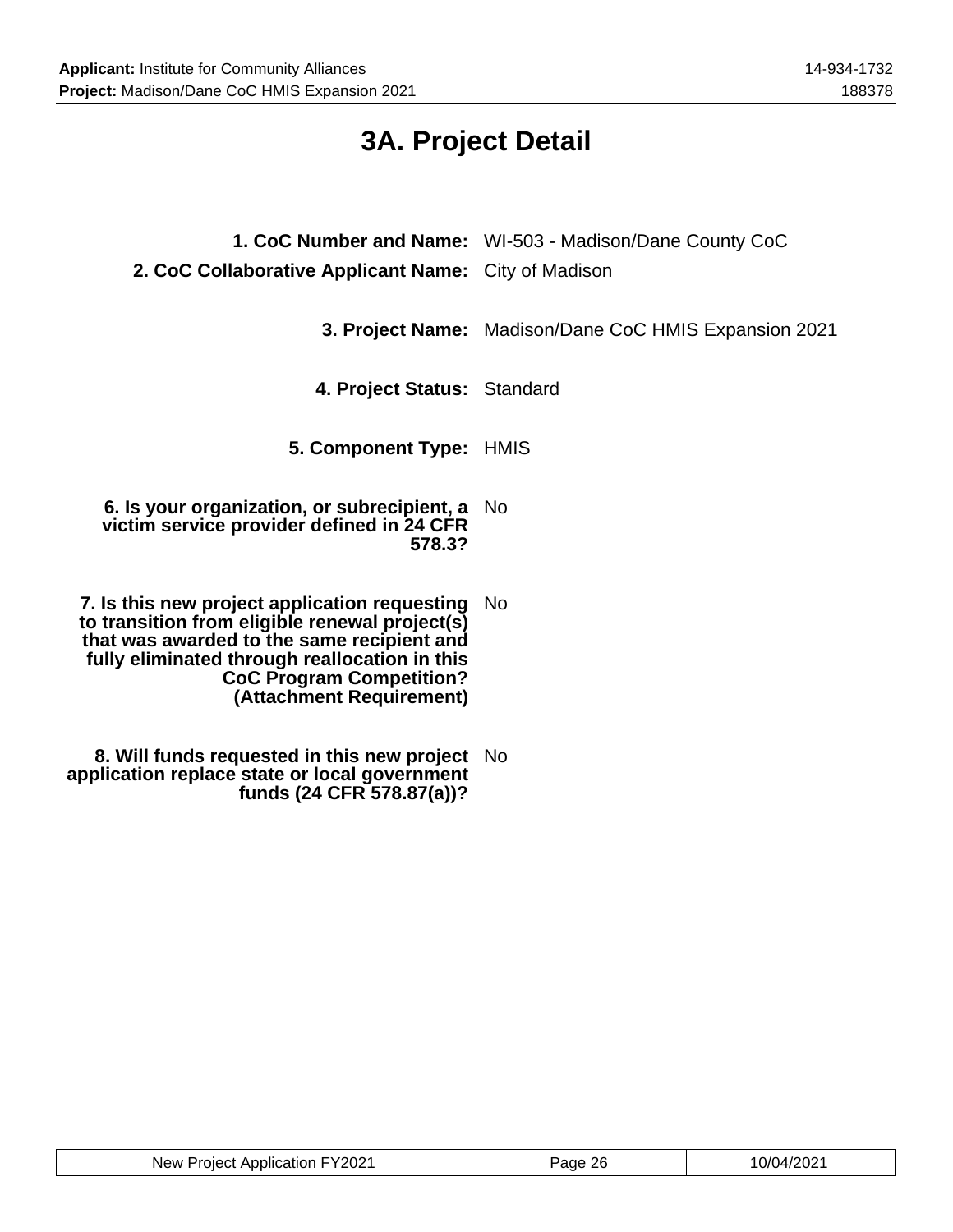# **3B. Project Description**

### **1. Provide a description that addresses the entire scope of the proposed project.**

This HMIS Expansion will expand the use of HMIS reporting and project analysis throughout the CoC. These funds will be used to increase HMIS staff in Madison/Dane CoC from 0.5 FTE to 1 FTE. The Madison/Dane HMIS staff will provide training and technical assistance related to reporting. This project will ensure the CoC has an operational HMIS for reporting and evaluation purposes that meets all of the federal data and technical standards. The project will cover the following concepts:

Technical Assistance – ICA strives to have an initial response time within two hours to ensure accurate understanding of the issue. If an immediate solution cannot be provided, the system administrator will inform the agency of the steps that will be taken to address the issue and provide regular updates to that agency as progress is made.

CoC Performance - ICA provides oversight and actively manages the collection and reporting of all HUD report formats. This includes planning for and the implementation of data collection and reporting for the HEARTH performance outcomes. These tasks are done in coordination with CoC leadership. Many of these reports are run on a monthly or quarterly basis to monitor data completeness and performance throughout the year.

Point in Time - ICA staff review PIT data accuracy and follows up with agencies. Once all data collection and validation is completed, the data is submitted to HUD's Homeless Data Exchange (HDX) for the PIT count and the Housing Inventory Chart (HIC). In addition, a final PIT report is provided to the CoC. ICA also takes an active role to support the unsheltered counts across all CoCs and includes that data with the HDX submission.

Data Analysis/Reporting – Project specific, Agency, and CoC level system performance measures are critical to show success of investments in strategies to reduce the number, frequency and duration of homeless episodes in the CoC. Once fully staffed, ICA will provide reports that allow agencies to monitor their progress toward annual goals of the CoC, including system performance measures. Additionally, reports will be available for the CoC to determine progress on system goals developed locally, and performance goals established by HUD. ICA staff possess an in-depth understanding of the system-generated reports for federal funders, including the HUD Annual Performance Report (APR), the HOPWA APR and Consolidated Annual Performance and Evaluation Report (CAPER), the VA Supportive Services for Veterans and Families (SSVF) Data Quality Report, the Emergency Solutions Grant (ESG) CAPER, and the Projects for the Assistance in the Transition from Homelessness (PATH) report.

### **2. For each primary project location, or structure, enter the number of days from the execution of the grant agreement that each of the following**

| New Project Application FY2021 | Page 2. | 0/04/2021 |
|--------------------------------|---------|-----------|
|--------------------------------|---------|-----------|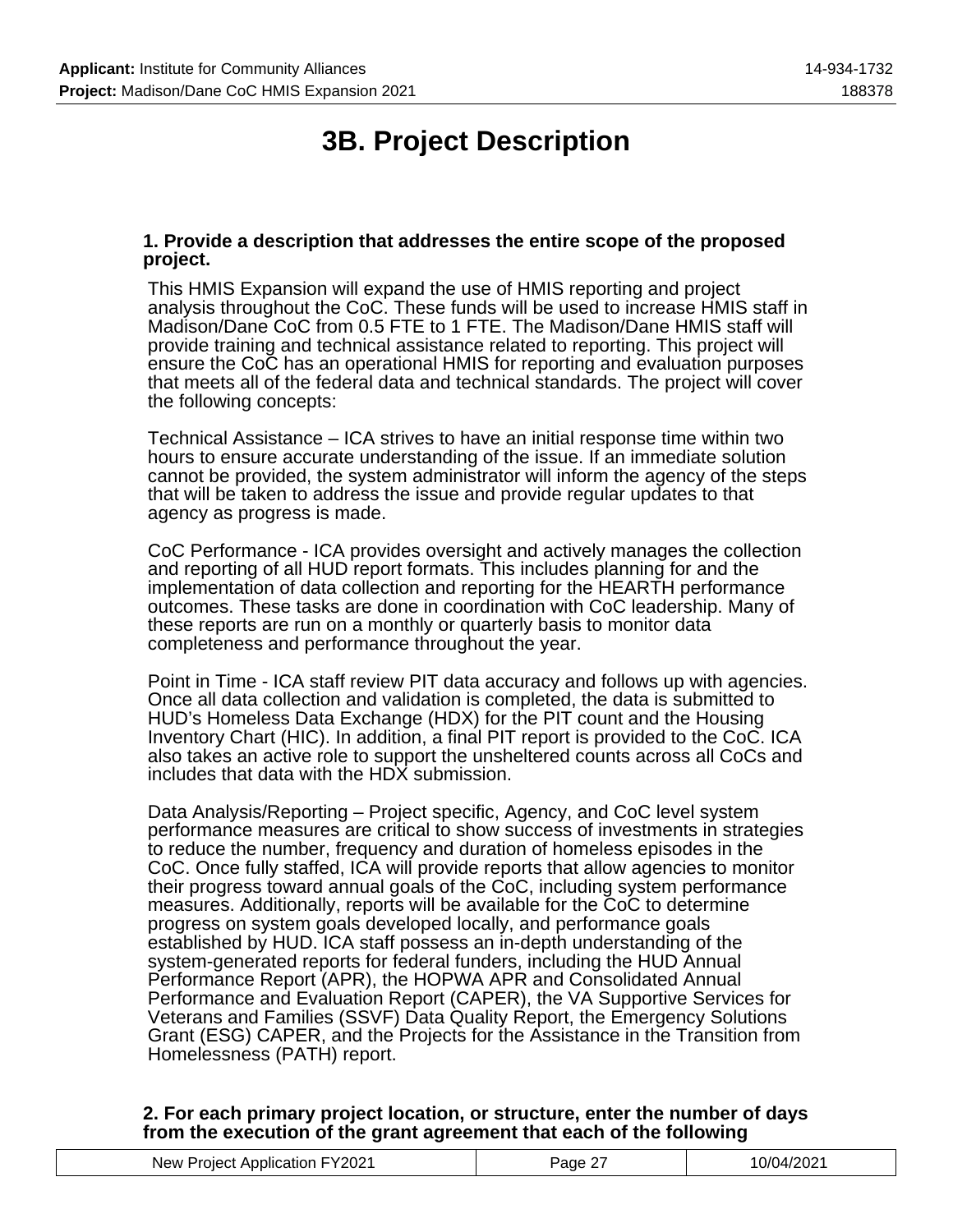### **milestones will occur if this project is selected for conditional award.**

| <b>Project Milestones</b>                                                                                         | Days from<br><b>Execution</b> | Days from<br><b>Execution</b><br>of Grant Agreement   of Grant Agreement | Days from<br><b>Execution</b><br>of Grant Agreement | Days from<br><b>Execution</b><br>of Grant Agreement |
|-------------------------------------------------------------------------------------------------------------------|-------------------------------|--------------------------------------------------------------------------|-----------------------------------------------------|-----------------------------------------------------|
|                                                                                                                   | А                             | в                                                                        | C                                                   | D                                                   |
| Begin hiring staff or expending funds                                                                             | 30                            |                                                                          |                                                     |                                                     |
| Begin program participant enrollment                                                                              |                               |                                                                          |                                                     |                                                     |
| Program participants occupy leased or rental<br>assistance units or structure(s), or supportive services<br>begin |                               |                                                                          |                                                     |                                                     |
| Leased or rental assistance units or structure, and<br>supportive services near 100% capacity                     |                               |                                                                          |                                                     |                                                     |
| Closing on purchase of land, structure(s), or execution<br>of structure lease                                     |                               |                                                                          |                                                     |                                                     |
| <b>Start rehabilitation</b>                                                                                       |                               |                                                                          |                                                     |                                                     |
| <b>Complete rehabilitation</b>                                                                                    |                               |                                                                          |                                                     |                                                     |
| <b>Start new construction</b>                                                                                     |                               |                                                                          |                                                     |                                                     |
| <b>Complete new construction</b>                                                                                  |                               |                                                                          |                                                     |                                                     |

**4. Will your project participate in the CoC's Coordinated Entry (CE) process or recipient organization is a victim service provider, as defined in 24 CFR 578.3 and uses an alternate CE process that meets HUD's minimum requirements?** Yes

| New Project Application FY2021 | 28<br>Page. | 10/04/2021 |
|--------------------------------|-------------|------------|
|--------------------------------|-------------|------------|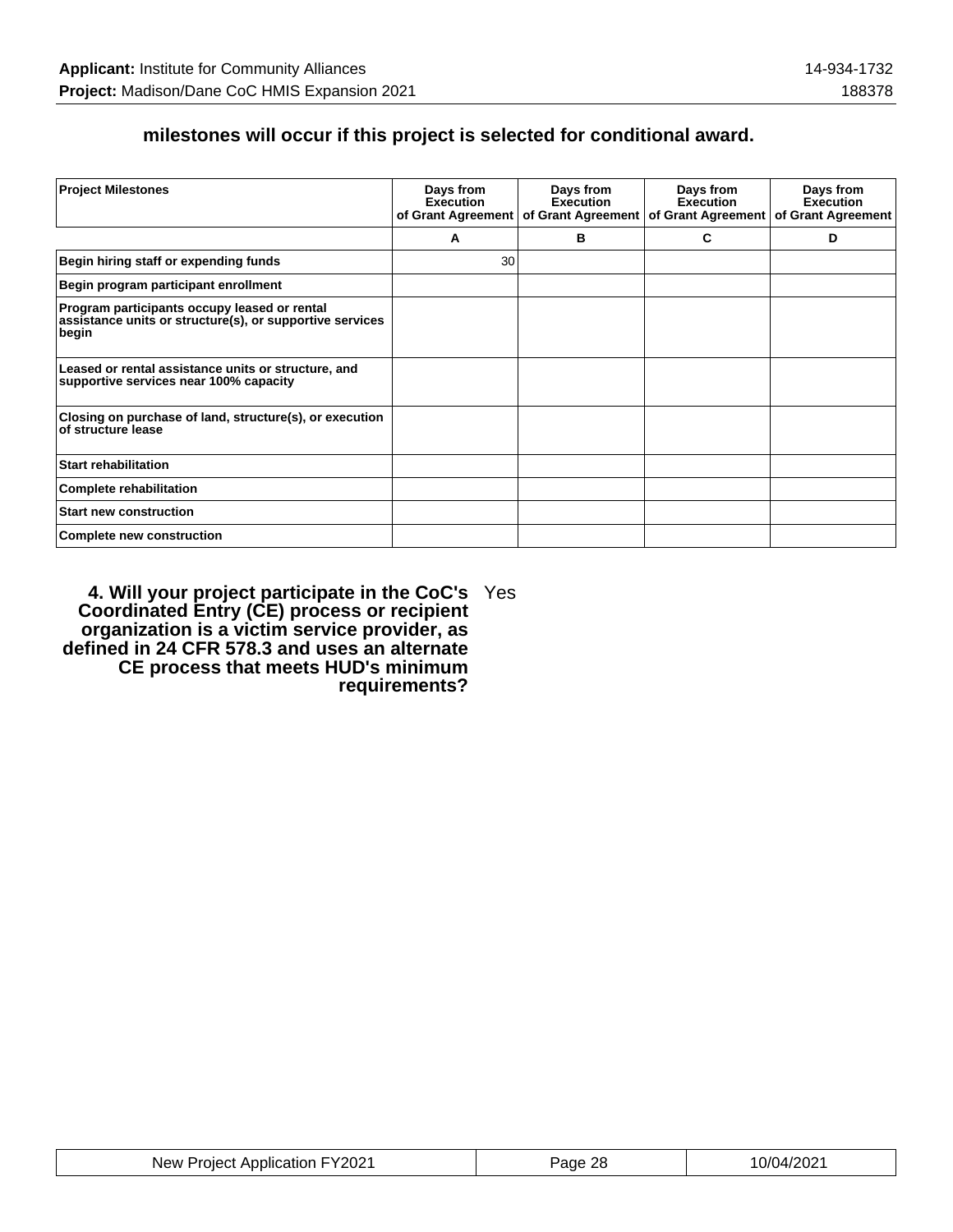# **3C. HMIS Expansion**

### **1. Is this a "Project Expansion" of an eligible** Yes **renewal project?**

**\*Enter the PIN (first 6 characters of the grant number) and Project Name for the CoC funded grant that is applying for renewal in FY 2021 upon which this project proposes to expand.**

**1a. Eligible Renewal Grant PIN:** WI0180

**1b. Eligible Renewal Grant Project Name:** Madison Dane CoC HMIS

**Select 'Yes' or 'No' to questions 2-4 below. To be an eligible HMIS Expansion, at least one question must be selected "Yes."**

#### **2. Will this expansion project increase HMIS** Yes **functionality?**

#### **2a. Describe the increased HMIS functionality.**

This funding will allow ICA to devote additional resources to implementing enhanced or customized system functions or innovations that will improve efficiencies, workflow, data quality, performance, or outcomes and encourage the use of HMIS as a tool to prevent and end homelessness.

### **3. Will this expansion project increase** No **geographic coverage of HMIS?**

#### **4. Will this expansion project increase** Yes **number of HMIS participating agencies or programs?**

**4a. Identify the number of additional HMIS users in each agency or programs that will be added**

| <b>HUD - Continuum of Care Program (CoC)</b>                         |         |  | 0          |
|----------------------------------------------------------------------|---------|--|------------|
| <b>HUD - Emergency Solutions Grant (ESG)</b>                         |         |  | 0          |
| <b>HUD - Housing Opportunities for Persons with AIDS (HOPWA)</b>     |         |  | 0          |
| HHS - Projects for Assistance in Transition from Homelessness (PATH) |         |  | 0          |
| <b>HHS - Runaway and Homeless Youth Programs (RHY)</b>               |         |  | 0          |
| VA                                                                   |         |  | 0          |
| Other                                                                |         |  | 15         |
| <b>Total</b>                                                         |         |  | 15         |
| <b>New Project Application FY2021</b>                                | Page 29 |  | 10/04/2021 |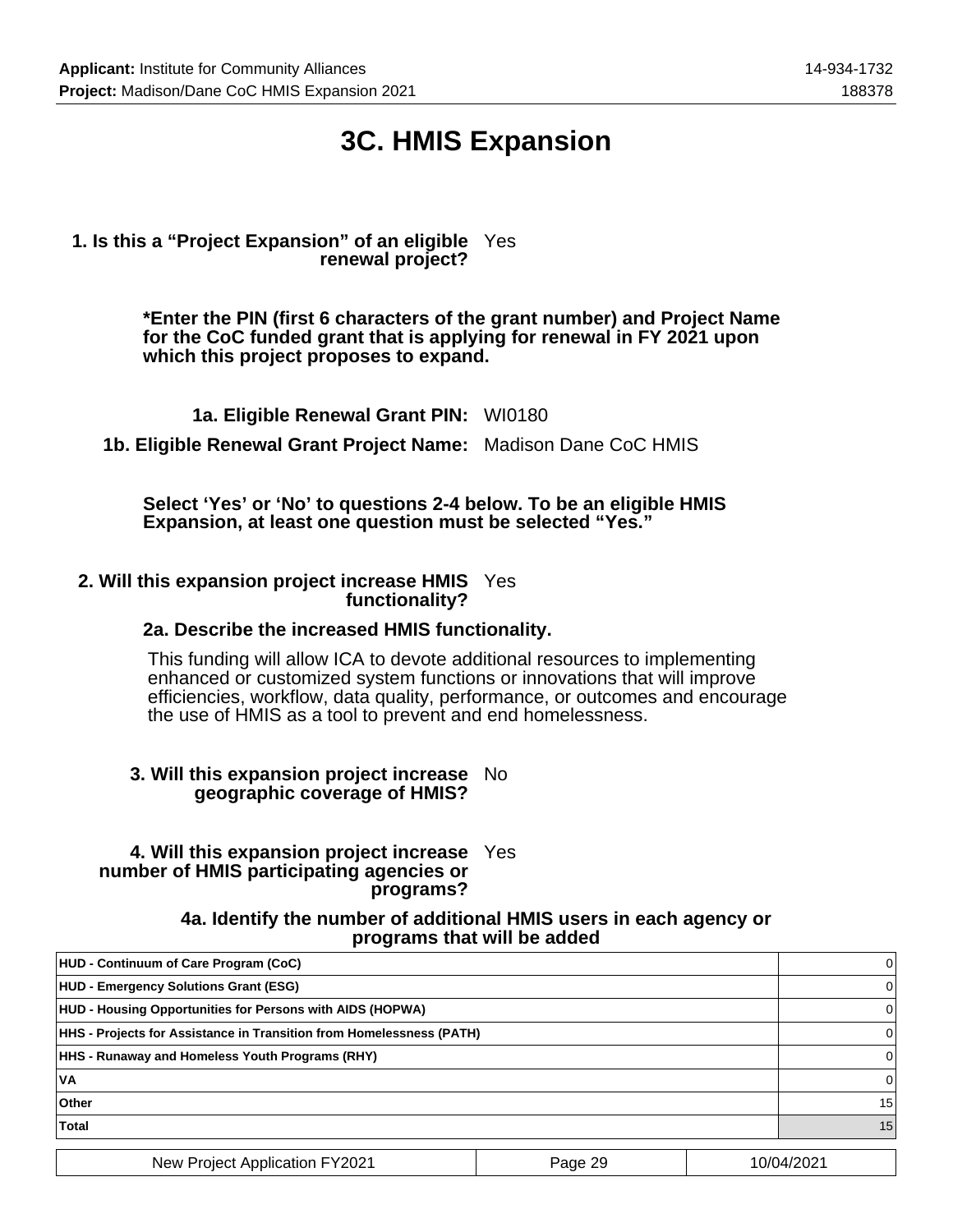# **4A. HMIS Standards**

- **1. Is the HMIS currently programmed to** Yes **collect all Universal Data Elements (UDEs) as set forth in the 2020 HMIS Data Standard Notice?**
- **2. Does HMIS produce all HUD-required** Yes **reports and provide data needed for HUD reporting? (i.e., Annual Performance Reports, Annual Homeless Assessment table shells (Logitudinal System Analysis), data for CAPER/ESG reporting, SPM and Data Quality Table, etc).**
	- **3. Is your HMIS capable of generating all** Yes **reports required by Federal partners including HUD, VA, and HHS?**
	- **4. Does HMIS provide the CoC with an** Yes **unduplicated count of program participants receiving services in the CoC?**
- **5. Is there a staff person responsible for insuring the HMIS implementation meets all privacy and security standards as required by HUD and other federal partners?** Yes
	- **6. Does your organization conduct a** Yes **background check for all employees who access and view HMIS data?**
	- **7. Does the HMIS Lead conduct Privacy and** Yes **Security Training and follow up on privacy and security standards?**
- **8. Do you have a process in place to remove** Yes **licenses for former users who no longer need access to HMIS (e.g. leave their job, fired)**
	- **8a. How long does it take to remove user licenses for former HMIS users?** Within 24 hours

| Vクハウィ<br>New<br>JODIJC.<br>ЭIЕ<br>ног<br>' ا~…<br>. | וכי<br>≀ane<br>- OU | м |
|-----------------------------------------------------|---------------------|---|
|                                                     |                     |   |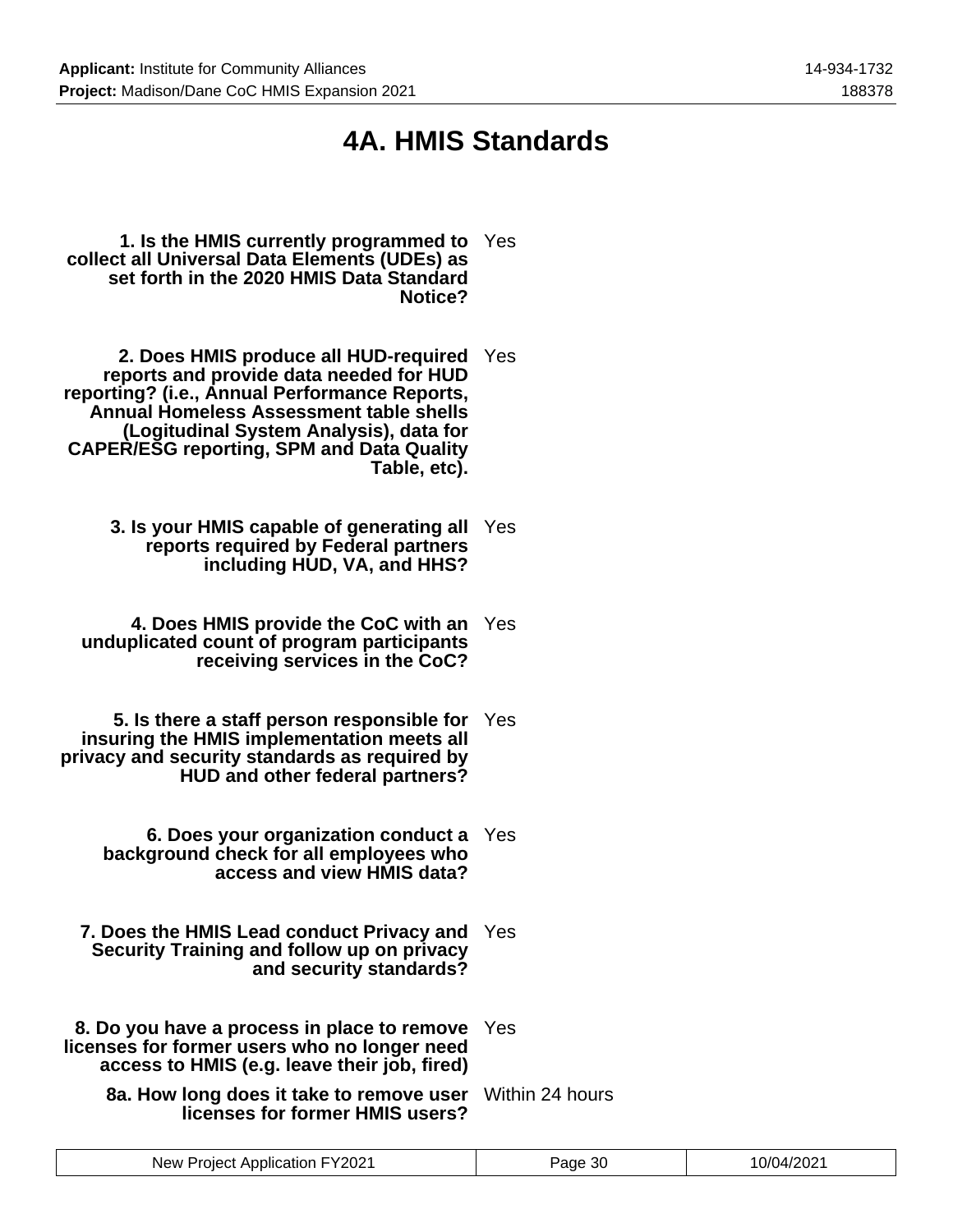# **4B. HMIS Training**

#### **Indicate the last training date or proposed training date for each HMIS training, as applicable.**  $\overline{1}$

| <b>Activity</b>                             | Enter date of last training or<br>proposed next training<br>(mm/yyyy) |
|---------------------------------------------|-----------------------------------------------------------------------|
| <b>Basic Computer Training</b>              | 09/2021                                                               |
| <b>HMIS Software Training for Sys Admin</b> | 09/2021                                                               |
| <b>HMIS Software Training</b>               | 09/2021                                                               |
| <b>Data Quality Training</b>                | 09/2021                                                               |
| <b>Security Training</b>                    | 10/2021                                                               |
| <b>Privacy/Ethics Training</b>              | 10/2021                                                               |
| <b>HMIS PIT Count Training</b>              | 01/2022                                                               |
| Other (must specify)                        |                                                                       |
|                                             |                                                                       |
|                                             |                                                                       |
|                                             |                                                                       |

| New Project Application FY2021 | Page 31 | 10/04/2021 |
|--------------------------------|---------|------------|
|--------------------------------|---------|------------|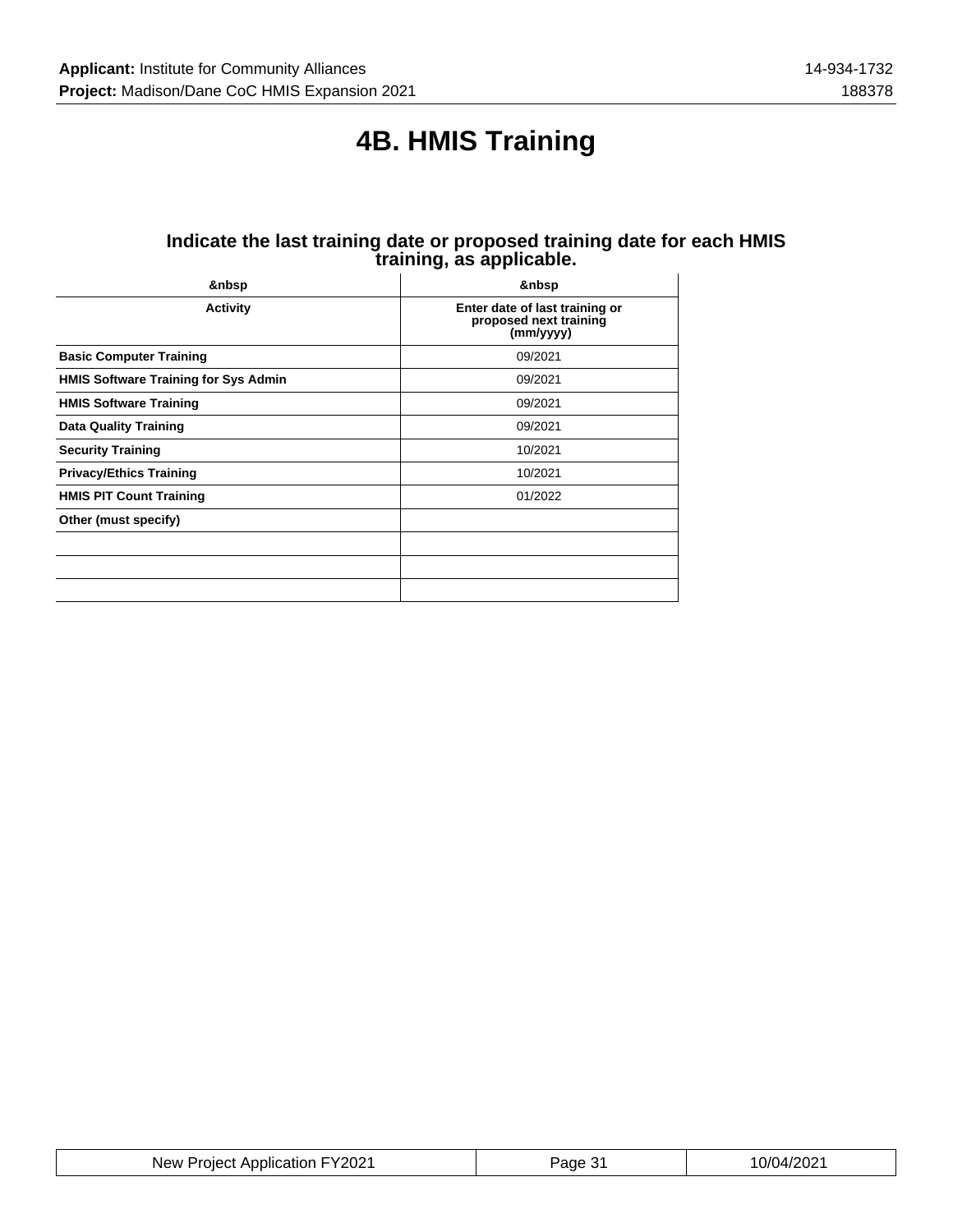# **6A. Funding Request**

- **1. Will it be feasible for the project to be** Yes **under grant agreement by September 15, 2023?**
- **2. What type of CoC funding is this project** Reallocation **applying for in this CoC Program Competition?**
- **3. Does this project propose to allocate funds** No **according to an indirect cost rate?**
	- **4. Select a grant term:** 1 Year

**HMIS**  $\times$ 

**6. If conditionally awarded, is this project** No **requesting an initial grant term greater than 12 months? (13 to 18 months)**

| New Project Application FY2021 | Page 32 | 10/04/2021 |
|--------------------------------|---------|------------|
|--------------------------------|---------|------------|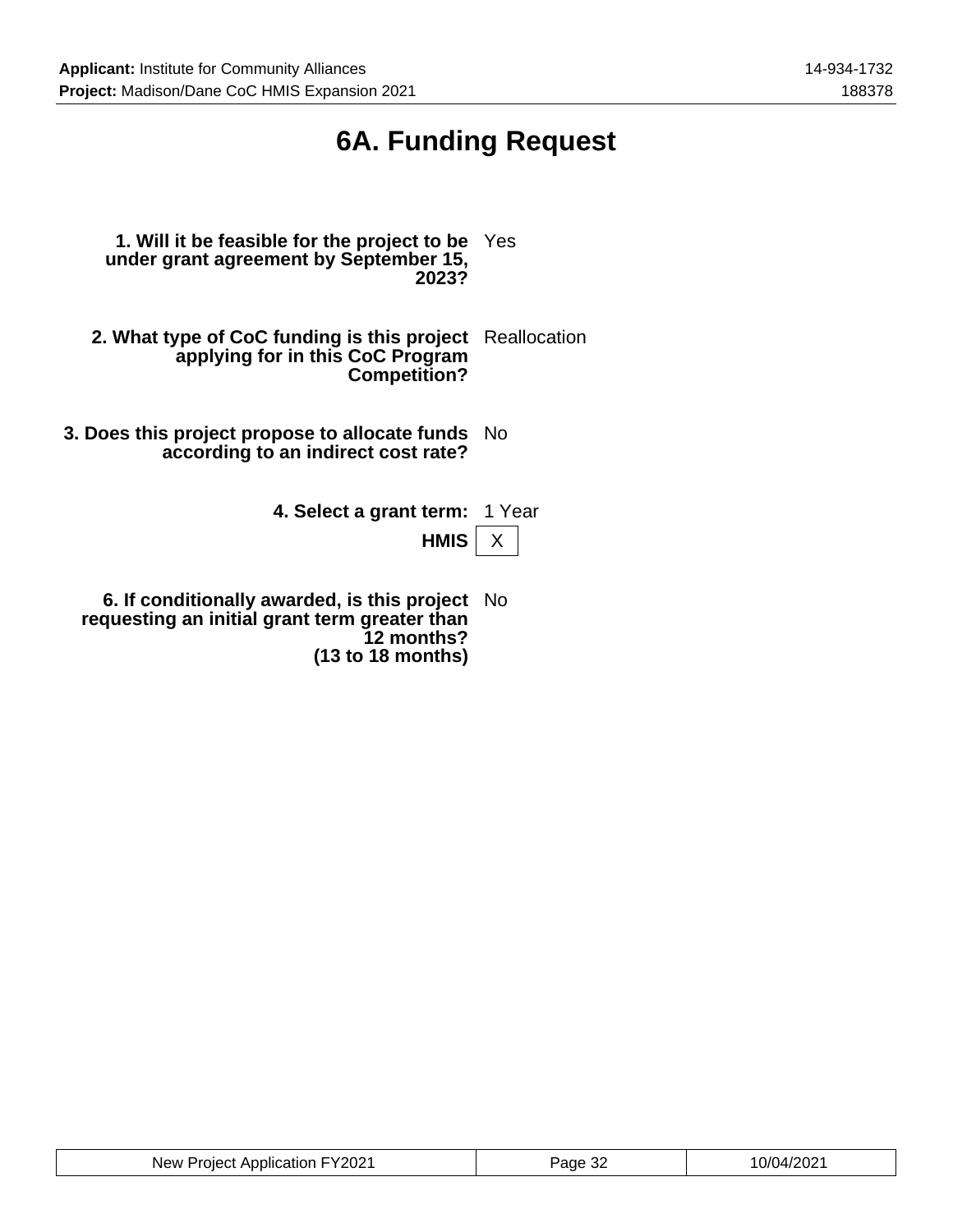# **6H. HMIS Budget**

#### **Instructions:**

 Enter the quantity and total budget request for each HMIS cost. The request entered should be equivalent to the cost of one year of the relevant HMIS activity. The system populates a list of eligible costs associated with the implementation of an HMIS and for which CoC funds can be requested.

 Quantity Detail: This is a required field. A quantity AND description must be entered for each requested cost. Enter the quantity in detail (eg. .75 FTE hours and benefits for staff, utility types, monthly allowance for food and supplies) for each HMIS cost for which funding is being requested. Please note that simply stating "1FTE" is NOT providing "Quantity AND Detail" and restricts understanding of what is being requested. Failure to enter adequate "Quantity AND Detail" may result in conditions being placed on the award and a delay of grant funding.

 Annual Assistance Requested: This is a required field. For each grant year, enter the amount funds requested for each activity.

 Total Annual Assistance Requested: This field is automatically calculated based on the sum of the annual assistance requests entered for each activity.

 Grant term: This field is populated based on the grant term selected on Screen "6A. Funding Request" and will be read only.

 Total Request for Grant Term: This field is automatically calculated based on the total amount requested for each eligible cost multiplied by the grant term.

All total fields will be calculated once the required field has been completed and saved.

 Additional Resources can be found at the HUD Exchange: https://www.hudexchange.info/e-snaps/guides/coc-program-competition-resources

#### **A quantity AND description must be entered for each requested cost.**

| <b>Eligible Costs</b>                     | <b>Quantity AND Description</b><br>(max 400 characters) | <b>Annual Assistance</b><br><b>Requested</b> |
|-------------------------------------------|---------------------------------------------------------|----------------------------------------------|
| 1. Equipment                              |                                                         |                                              |
| 2. Software                               |                                                         |                                              |
| 3. Services                               |                                                         |                                              |
| 4. Personnel                              | .6 FTE System Administration Salary, Wage, and Fringe   | \$45,530                                     |
| 5. Space & Operations                     | <b>Office Rent</b>                                      | \$2,500                                      |
| <b>Total Annual Assistance Requested:</b> |                                                         | \$48,030                                     |
| <b>Grant Term:</b>                        |                                                         | 1 Year                                       |
| <b>Total Request for Grant Term:</b>      |                                                         | \$48,030                                     |

### **Click the 'Save' button to automatically calculate totals.**

| New Project Application FY2021 | Page 33 | 10/04/2021 |
|--------------------------------|---------|------------|
|--------------------------------|---------|------------|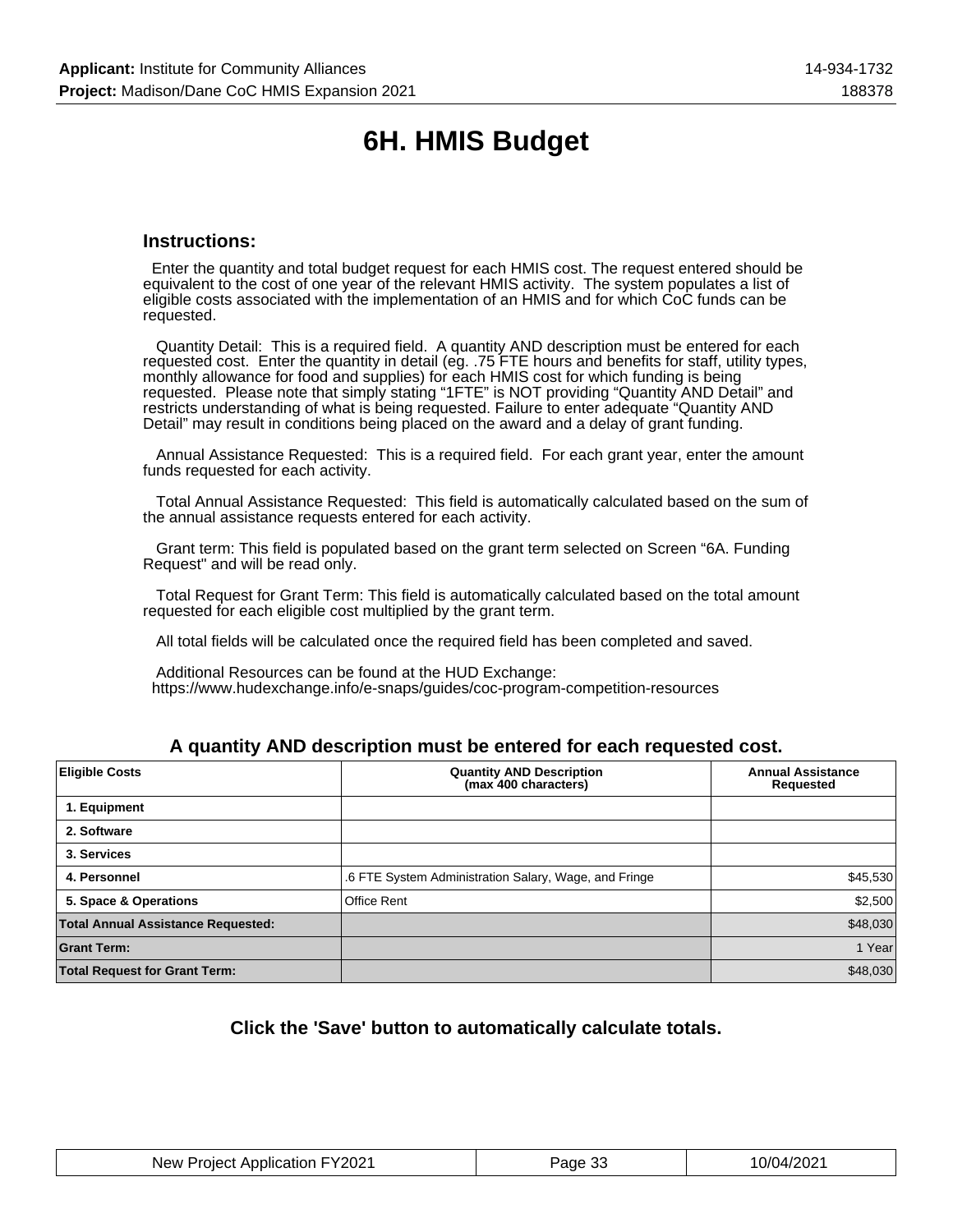# **6I. Sources of Match**

**The following list summarizes the funds that will be used as Match for this project. To add a Match source to the list, select the icon. To view or update a Match source already listed, select the icon.**

### **Summary for Match**

| <b>Total Amount of Cash Commitments:</b>    | \$12,845 |
|---------------------------------------------|----------|
| <b>Total Amount of In-Kind Commitments:</b> | \$0      |
| <b>Total Amount of All Commitments:</b>     | \$12,845 |

#### **1. Will this project generate program income described in 24 CFR 578.97 to use as Match for this project?** No

| <b>Type</b> | <b>Source</b> | Name of Source | <b>Amount of Commitments</b> |
|-------------|---------------|----------------|------------------------------|
| Cash        | Private       | Agency Fees    | \$12,845                     |

| New Project Application FY2021 | Page 34 | 10/04/2021 |
|--------------------------------|---------|------------|
|--------------------------------|---------|------------|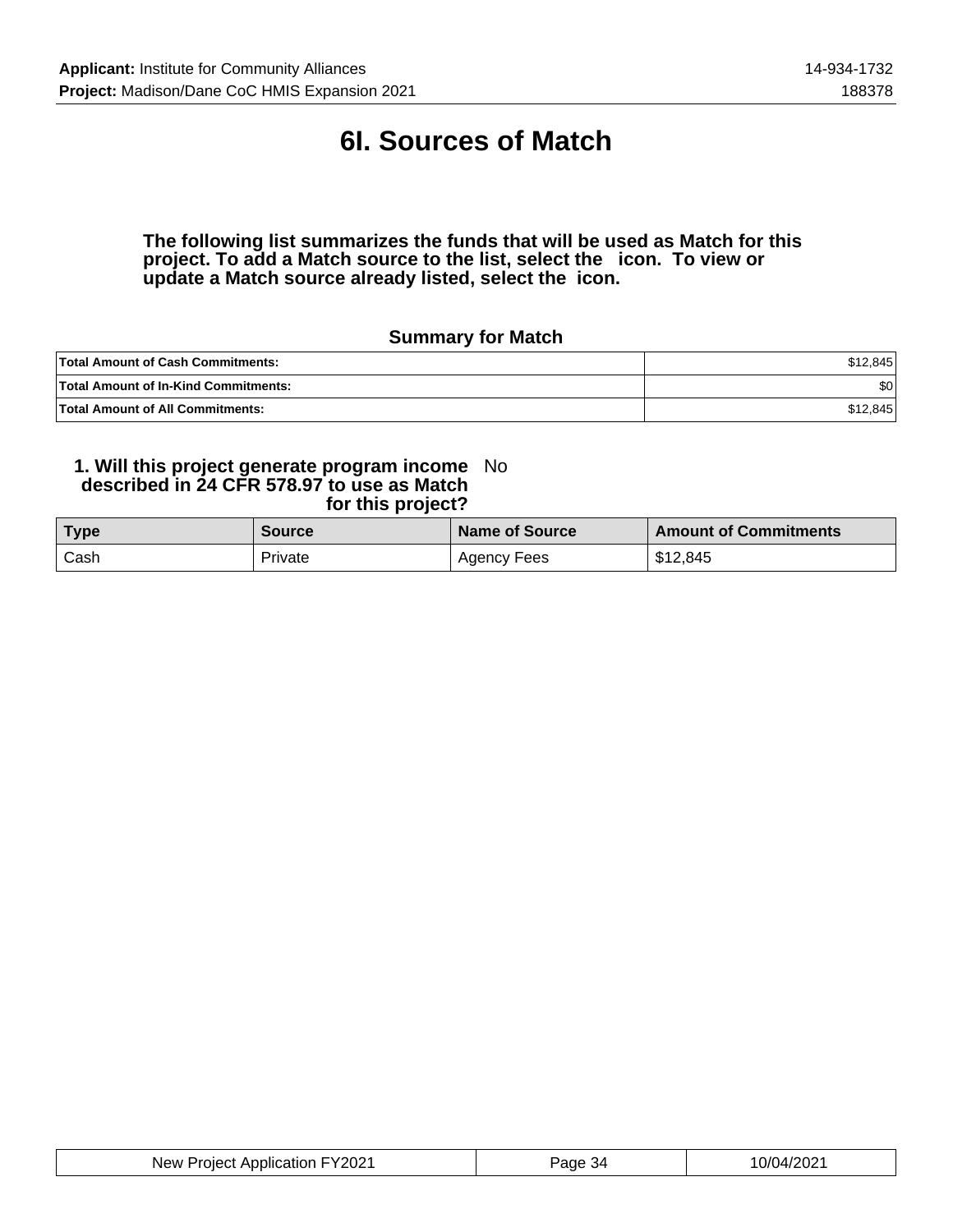# **Sources of Match Detail**

| 1. Type of Match commitment: Cash                                                                                       |  |
|-------------------------------------------------------------------------------------------------------------------------|--|
| 2. Source: Private                                                                                                      |  |
| 3. Name of Source: Agency Fees<br>(Be as specific as possible and include the<br>office or grant program as applicable) |  |
| 4. Amount of Written Commitment: \$12,845                                                                               |  |

| FY2021<br><b>New Project Application</b> | Page<br>ູບປ | 10/04/2021 |
|------------------------------------------|-------------|------------|
|------------------------------------------|-------------|------------|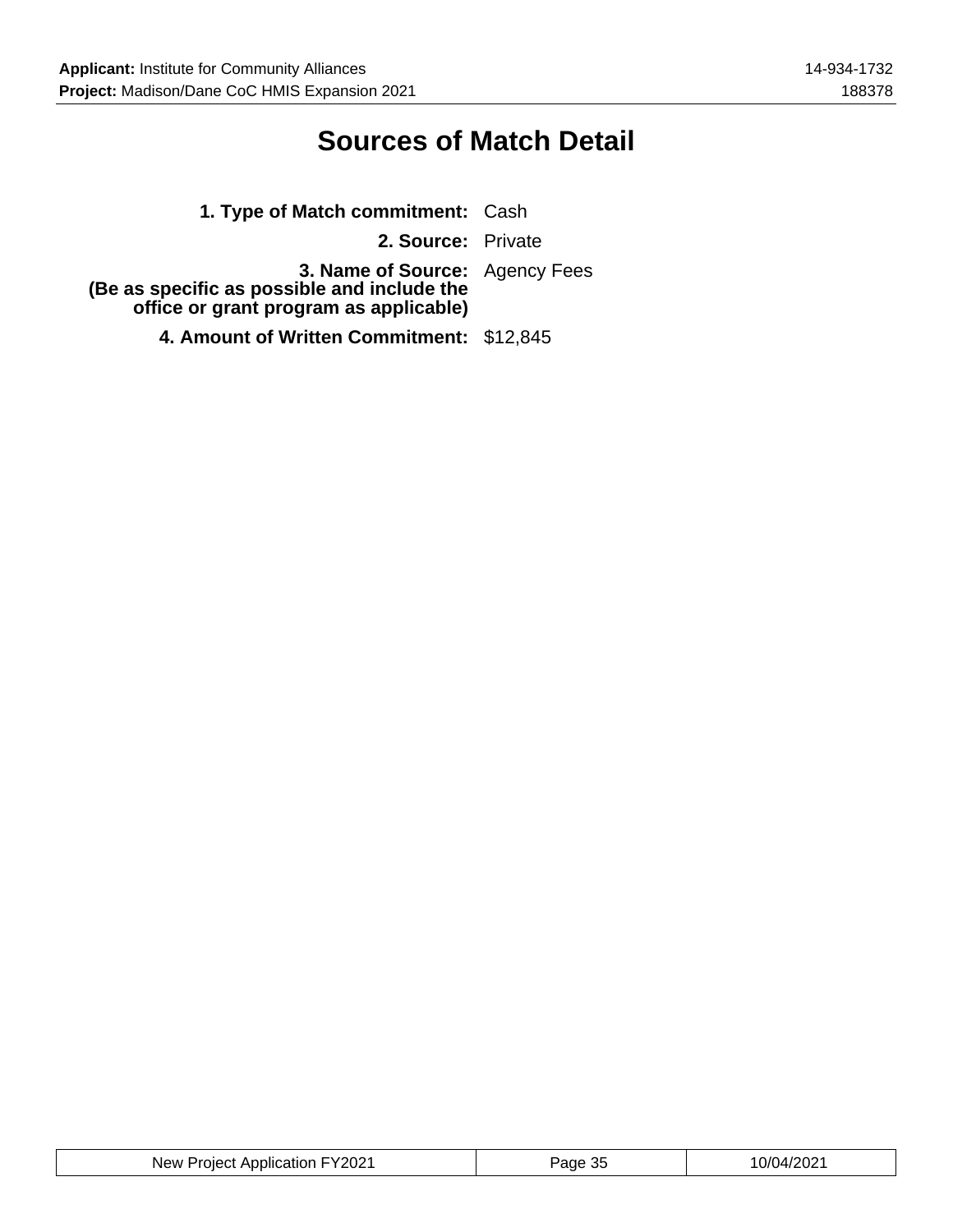# **6J. Summary Budget**

**The following information summarizes the funding request for the total term of the project. However, administrative costs can be entered in 8. Admin field below.**

| <b>Eligible Costs</b>                              | <b>Annual Assistance</b><br><b>Requested</b><br>(Applicant) | <b>Grant Term</b><br>(Applicant) | <b>Total Assistance</b><br>Requested<br>for Grant Term<br>(Applicant) |
|----------------------------------------------------|-------------------------------------------------------------|----------------------------------|-----------------------------------------------------------------------|
| 1a. Acquisition                                    |                                                             |                                  | \$0                                                                   |
| 1b. Rehabilitation                                 |                                                             |                                  | \$0                                                                   |
| <b>1c. New Construction</b>                        |                                                             |                                  | \$0                                                                   |
| 2a. Leased Units                                   | \$0                                                         | 1 Year                           | \$0                                                                   |
| <b>2b. Leased Structures</b>                       | \$0                                                         | 1 Year                           | \$0                                                                   |
| 3. Rental Assistance                               | \$0                                                         | 1 Year                           | \$0                                                                   |
| 4. Supportive Services                             | \$0                                                         | 1 Year                           | \$0                                                                   |
| 5. Operating                                       | \$0                                                         | 1 Year                           | \$0                                                                   |
| 6. HMIS                                            | \$48,030                                                    | 1 Year                           | \$48,030                                                              |
| 7. Sub-total Costs Requested                       |                                                             |                                  | \$48,030                                                              |
| 8. Admin<br>(Up to 10%)                            |                                                             |                                  | \$3,350                                                               |
| 9. Total Assistance<br><b>Plus Admin Requested</b> |                                                             |                                  | \$51,380                                                              |
| 10. Cash Match                                     |                                                             |                                  | \$12,845                                                              |
| 11. In-Kind Match                                  |                                                             |                                  | \$0                                                                   |
| 12. Total Match                                    |                                                             |                                  | \$12,845                                                              |
| 13. Total Budget                                   |                                                             |                                  | \$64,225                                                              |

**Click the 'Save' button to automatically calculate totals.**

| New Project Application FY2021 | Page 36 | 10/04/2021 |
|--------------------------------|---------|------------|
|--------------------------------|---------|------------|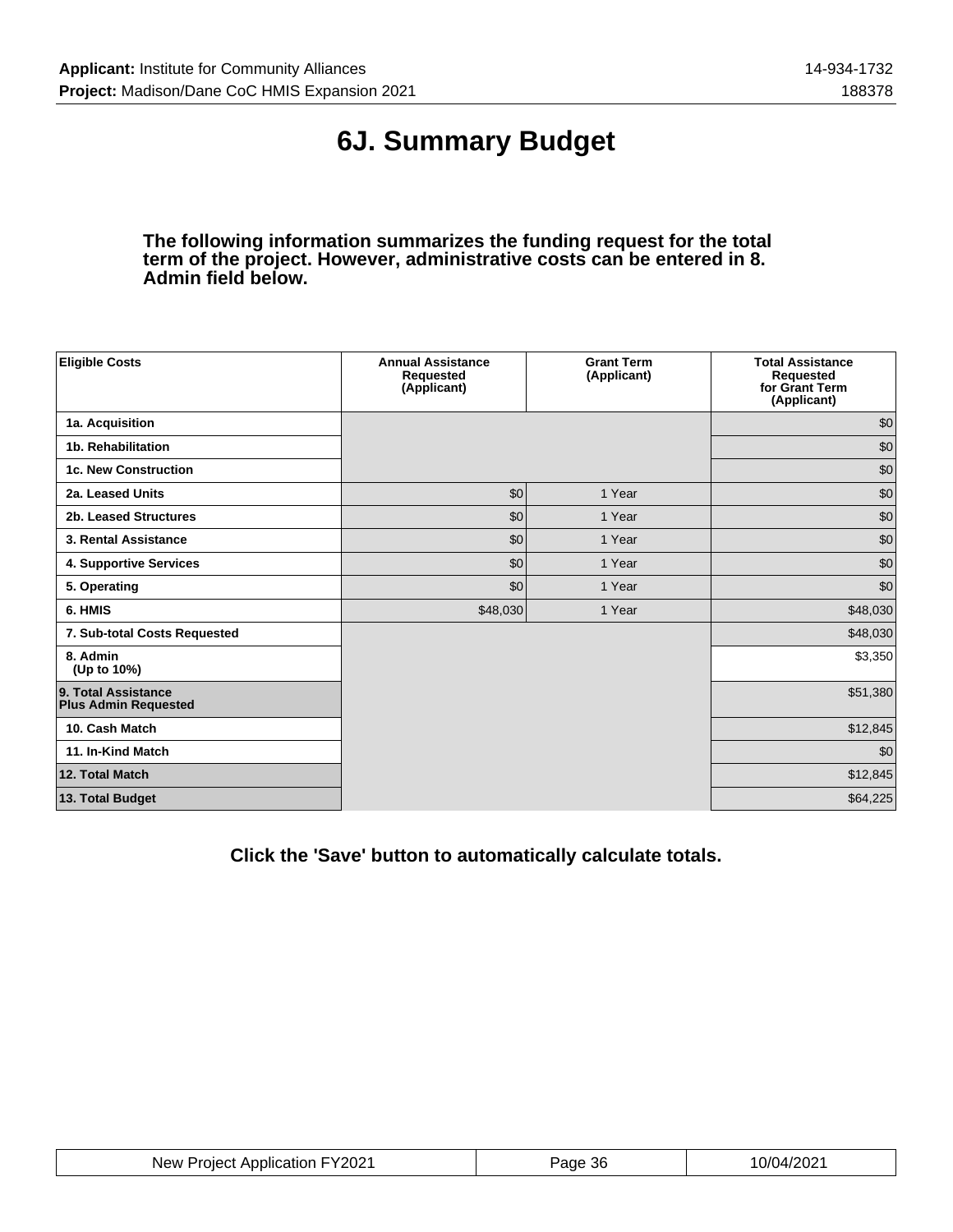# **7A. Attachment(s)**

| <b>Document Type</b>                       | <b>Required?</b> | <b>Document Description</b> | Date Attached |
|--------------------------------------------|------------------|-----------------------------|---------------|
| 1) Subrecipient Nonprofit<br>Documentation | <b>No</b>        |                             |               |
| 2) Other Attachment(s)                     | No               |                             |               |
| 3) Other Attachment(s)                     | No               |                             |               |

| New Project Application FY2021 | Page 37 | 10/04/2021 |
|--------------------------------|---------|------------|
|--------------------------------|---------|------------|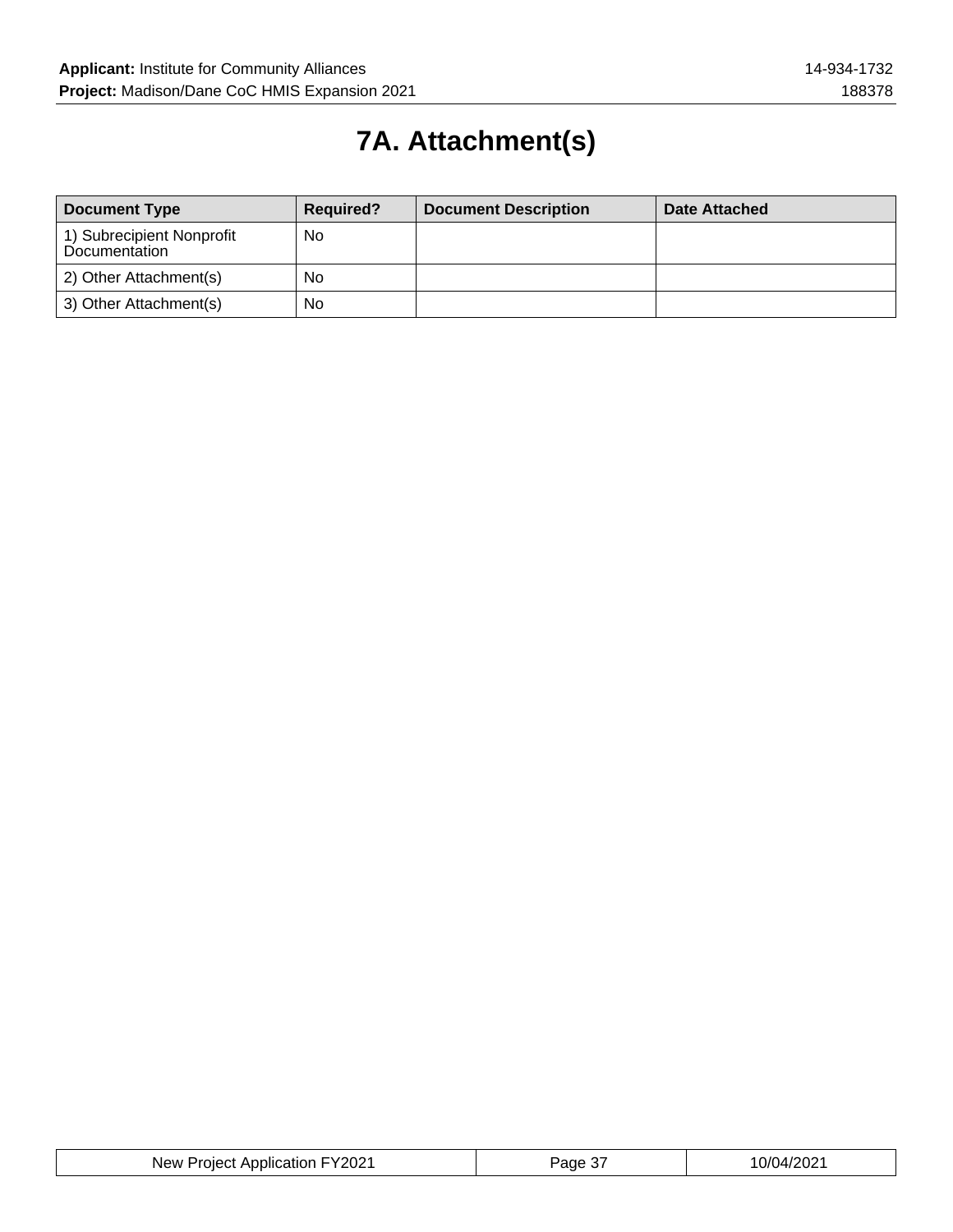# **Attachment Details**

**Document Description:**

# **Attachment Details**

**Document Description:**

# **Attachment Details**

**Document Description:**

|  | New Project Application FY2021 | Page 38 | 10/04/2021 |
|--|--------------------------------|---------|------------|
|--|--------------------------------|---------|------------|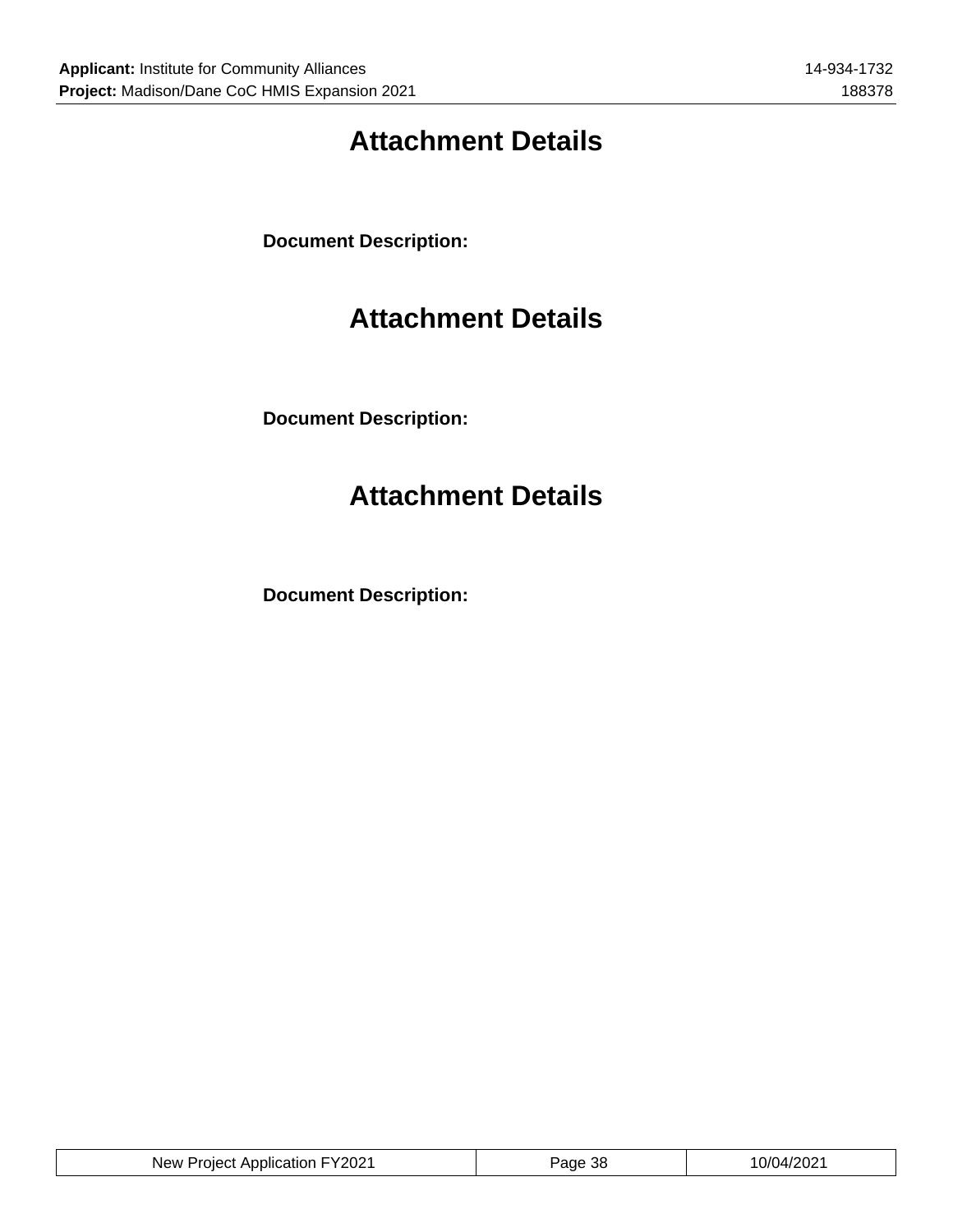# **7D. Certification**

## **A. For all projects: Fair Housing and Equal Opportunity**

It will comply with Title VI of the Civil Rights Act of 1964 (42 U.S.C. 2000(d)) and regulations pursuant thereto (Title 24 CFR part I), which state that no person in the United States shall, on the ground of race, color or national origin, be excluded from participation in, be denied the benefits of, or be otherwise subjected to discrimination under any program or activity for which the applicant receives Federal financial assistance, and will immediately take any measures necessary to effectuate this agreement. With reference to the real property and structure(s) thereon which are provided or improved with the aid of Federal financial assistance extended to the applicant, this assurance shall obligate the applicant, or in the case of any transfer, transferee, for the period during which the real property and structure(s) are used for a purpose for which the Federal financial assistance is extended or for another purpose involving the provision of similar services or benefits.

It will comply with the Fair Housing Act (42 U.S.C. 3601-19), as amended, and with implementing regulations at 24 CFR part 100, which prohibit discrimination in housing on the basis of race, color, religion, sex, disability, familial status or national origin.

It will comply with Executive Order 11063 on Equal Opportunity in Housing and with implementing regulations at 24 CFR Part 107 which prohibit discrimination because of race, color, creed, sex or national origin in housing and related facilities provided with Federal financial assistance.

It will comply with Executive Order 11246 and all regulations pursuant thereto (41 CFR Chapter 60-1), which state that no person shall be discriminated against on the basis of race, color, religion, sex or national origin in all phases of employment during the performance of Federal contracts and shall take affirmative action to ensure equal employment opportunity. The applicant will incorporate, or cause to be incorporated, into any contract for construction work as defined in Section 130.5 of HUD regulations the equal opportunity clause required by Section 130.15(b) of the HUD regulations.

It will comply with Section 3 of the Housing and Urban Development Act of 1968, as amended (12 U.S.C. 1701(u)), and regulations pursuant thereto (24 CFR Part 135), which require that to the greatest extent feasible opportunities for training and employment be given to lower-income residents of the project and contracts for work in connection with the project be awarded in substantial part to persons residing in the area of the project.

It will comply with Section 504 of the Rehabilitation Act of 1973 (29 U.S.C. 794), as amended, and with implementing regulations at 24 CFR Part 8, which prohibit discrimination based on disability in Federally-assisted and conducted programs and activities.

It will comply with the Age Discrimination Act of 1975 (42 U.S.C. 6101-07), as amended, and implementing regulations at 24 CFR Part 146, which prohibit discrimination because of age in projects and activities receiving Federal financial assistance.

| New Project Application FY2021 | Page 39 | 10/04/2021 |
|--------------------------------|---------|------------|
|--------------------------------|---------|------------|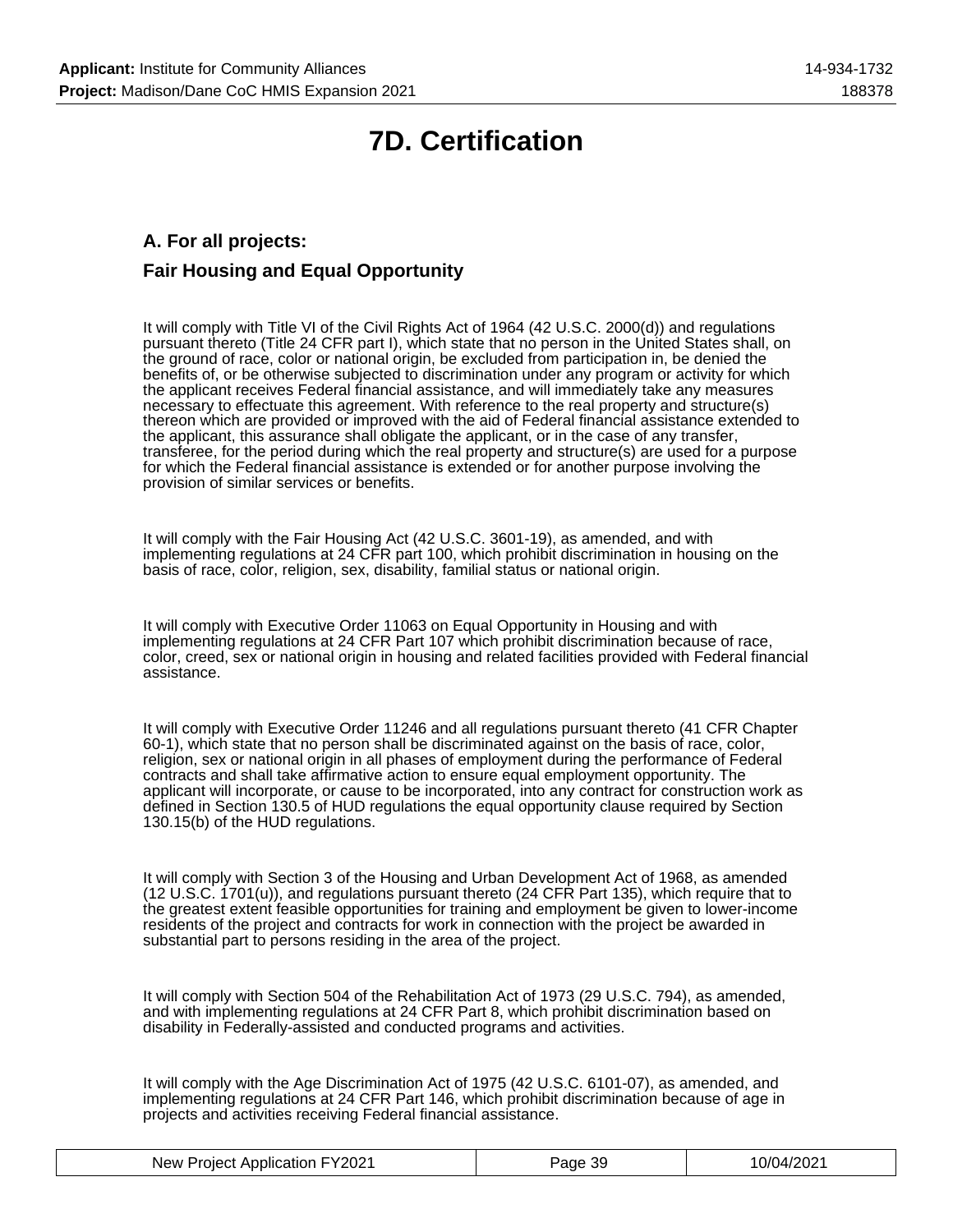It will comply with Executive Orders 11625, 12432, and 12138, which state that program participants shall take affirmative action to encourage participation by businesses owned and operated by members of minority groups and women.

If persons of any particular race, color, religion, sex, age, national origin, familial status, or disability who may qualify for assistance are unlikely to be reached, it will establish additional procedures to ensure that interested persons can obtain information concerning the assistance.

It will comply with the reasonable modification and accommodation requirements and, as appropriate, the accessibility requirements of the Fair Housing Act and section 504 of the Rehabilitation Act of 1973, as amended.

### **Additional for Rental Assistance Projects:**

If applicant has established a preference for targeted populations of disabled persons pursuant to 24 CFR part 578 or 24 CFR 582.330(a), it will comply with this section's nondiscrimination requirements within the designated population.

### **B. For non-Rental Assistance Projects Only.**

### **15-Year Operation Rule.**

Applicants receiving assistance for acquisition, rehabilitation or new construction: The project will be operated for no less than 15 years from the date of initial occupancy or the date of initial service provision for the purpose specified in the application.

#### **1-Year Operation Rule.**

Applicants receiving assistance for supportive services, leasing, or operating costs but not receiving assistance for acquisition, rehabilitation, or new construction: The project will be operated for the purpose specified in the application for any year for which such assistance is provide

#### **Where the applicant is unable to certify to any of the statements in this certification, such applicant shall provide an explanation.**

**Name of Authorized Certifying Official:** David Discher

**Date:** 10/04/2021

**Title:** Chief Executive Officer

**Applicant Organization:** Institute for Community Alliances

**PHA Number (For PHA Applicants Only):**

**I certify that I have been duly authorized by the applicant to submit this Applicant Certification and to ensure compliance. I am aware that any false, ficticious, or fraudulent**

| New Project Application FY2021 | Page 40 | 10/04/2021 |
|--------------------------------|---------|------------|
|--------------------------------|---------|------------|

X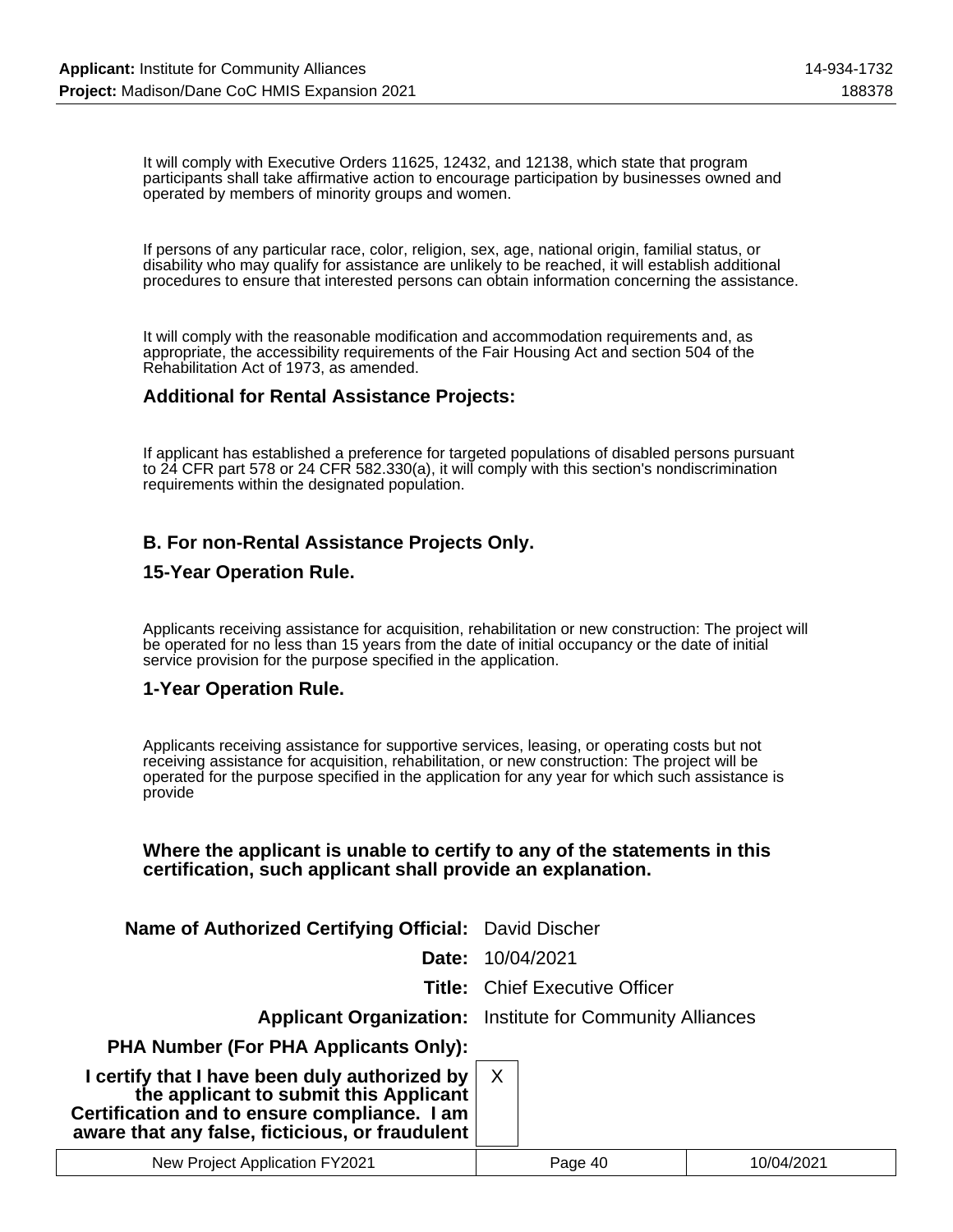**statements or claims may subject me to criminal, civil, or administrative penalties . (U.S. Code, Title 218, Section 1001).**

**Active SAM Status Requirement. I certify that our organization has an active System for Award Management (SAM) registration as required by 2 CFR 200.300(b) at the time of project application submission to HUD and will ensure this SAM registration will be renewed annually to meet this requirement.** X

| New Project Application FY2021 | Page | 10/04/2021 |
|--------------------------------|------|------------|
|--------------------------------|------|------------|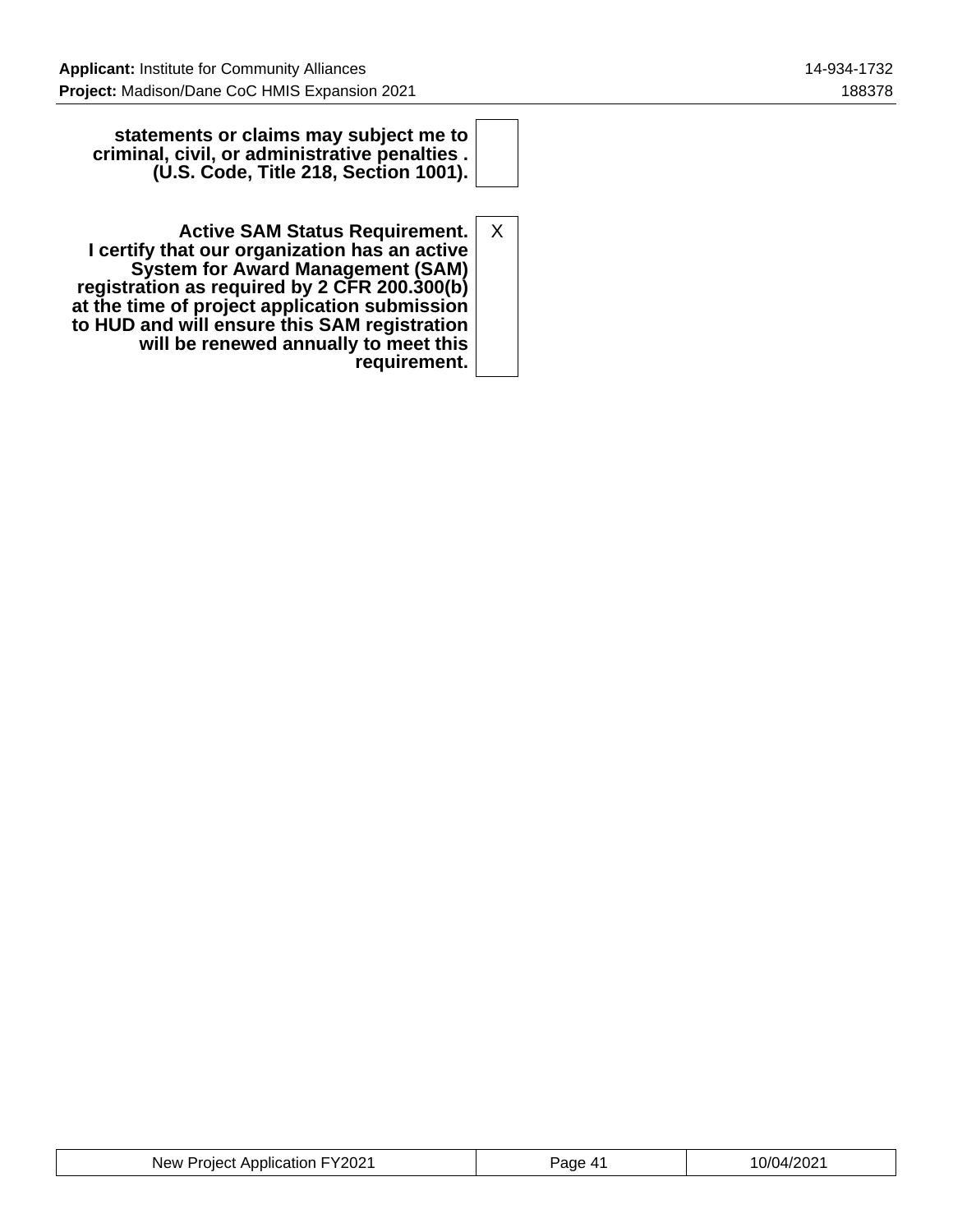# **8B. Submission Summary**

**Applicant must click the submit button once all forms have a status of Complete.**

| Page                                  | <b>Last Updated</b> |            |
|---------------------------------------|---------------------|------------|
| 1A. SF-424 Application Type           | No Input Required   |            |
| 1B. SF-424 Legal Applicant            | No Input Required   |            |
| <b>1C. SF-424 Application Details</b> | No Input Required   |            |
| <b>New Project Application FY2021</b> | Page 42             | 10/04/2021 |